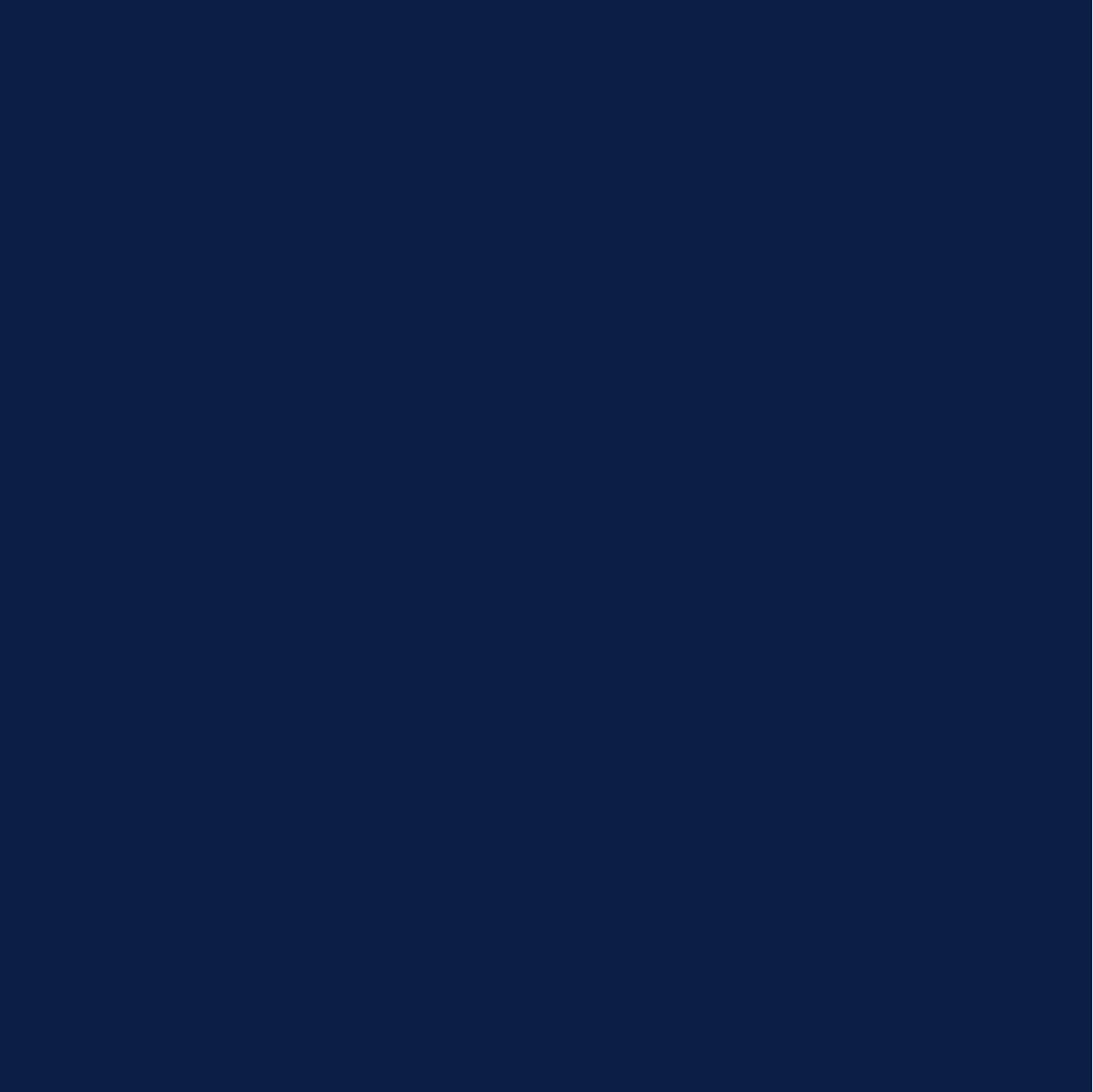### **CONTENT**

| <b>EXECUTIVE SUMMARY</b>                                                  | 4  |
|---------------------------------------------------------------------------|----|
| <b>INTRODUCTION</b>                                                       | 6  |
| A TAXONOMY OF EFFECTS                                                     | 8  |
| EFFECT I: DIGITAL TECHNOLOGY'S ENERGY CONSUMPTION                         | 8  |
| EFFECT II: DIGITAL TECHNOLOGIES' EFFECT ON ENERGY EFFICIENCY AND REBOUNDS | 9  |
| EFFECT III: DIGITALLY DRIVEN SUBSTITUTION                                 | 10 |
| EFFECT IV: BEHAVIOURAL EFFECTS OF USE OF DIGITAL TECHNOLOGIES             | 12 |
| <b>FROM THE EFFECTS TO THE SCENARIOS</b>                                  | 13 |
| SUMMING UP THE EFFECTS AND BACK TO THE CONTENDERS' VIEWS                  | 13 |
| THE PROPOSED SCENARIOS                                                    | 14 |
| <b>SCENARIO STORYLINES</b>                                                | 15 |
| <b>SCENARIOS ASSESSMENT AND CONCLUSIONS</b>                               | 18 |
| <b>CONCLUSIONS</b>                                                        | 20 |
| <b>REFERENCES</b>                                                         | 21 |
| <b>ACKNOWLEDGEMENTS</b>                                                   | 23 |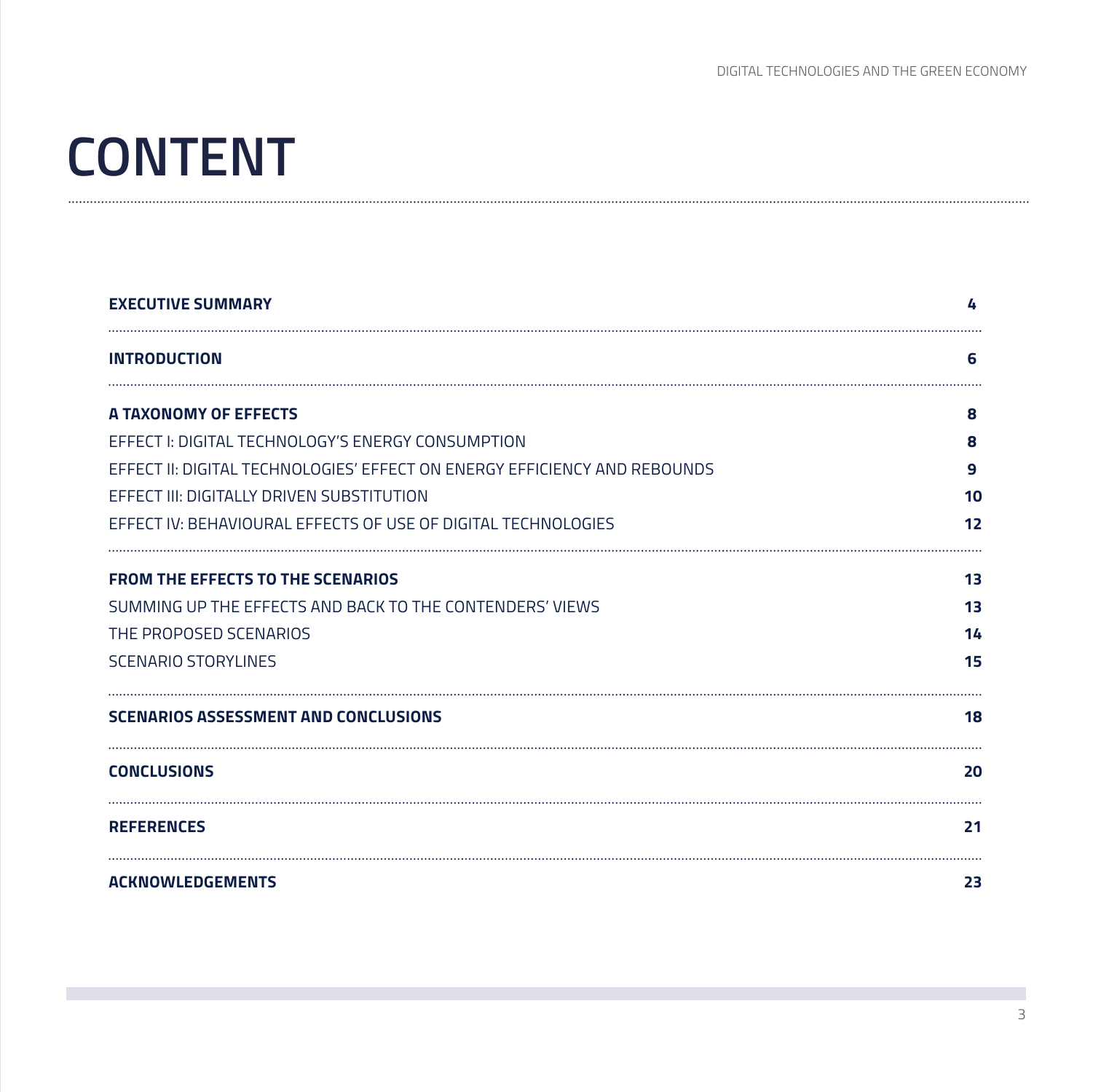## **EXECUTIVE** SUMMARY



The general agenda to achieve sustainable development (Paris and Glasgow conferences) is based on overall objectives such as 'Green Growth' and 'Green New Deal'. The role of digital technologies to achieve green growth is a topic of opposing opinions. Central to the debate is the question whether the reduction in non-green energy use through digital technology in the overall economy is larger than the increase in non-green energy consumption in the overall economy. We will present and discuss opposing angles and opinions given in literature on this question.

In this report we consider four effects on energy consumption of digital technologies: 1) the own energy consumption of digital technology; 2) the effect of digital technologies on energy efficiency overall, including rebound effects; 3) digital technologies driven substitution; and 4) Behavioural effects. An important observation coming from this is that the role digital technologies can play in the overall reduction of non-green energy in the economy is limited. Digital technologies can increase efforts to improve their own energy efficiency and use renewable energy in their own operations or they can do so in their product life cycles. However, the sector's energy consumption is a relatively low part (4-9%) of all electricity use in the economy. The use of energy in other sectors, through substitution effects with rebound effects and behavioural effects, depends mainly on the possibilities (high or low-price elasticity compared to output elasticity) and initiatives of these sectors and government measures.

Four extreme scenarios are developed based on these effects: 'Compensation' (low energy efficiency in the digital technologies sector, which is compensated by high energy efficiency in all other sectors, also thanks to the use of digital technology solutions), 'Utopia' (high energy efficiency of digital technologies, which is taken up in the overall economy to reduce energy use), 'Dystopia' (low energy efficiency of digital, and low energy efficiency in other sectors), 'Deprivation' (high energy efficiency of digital, with the other sectors deprived from using it), along two axes: Energy Efficiency of Digital Technologies and Economy-wide Energy Efficiency.

Through existing and introduction of new measures, policymakers (the 'shapers') could potentially lead us towards an ideal scenario where almost all effects can be directed positively, while limiting the costs imposed on the economic growth and energy prices.

Credit: Ed Robinson/OneRedEye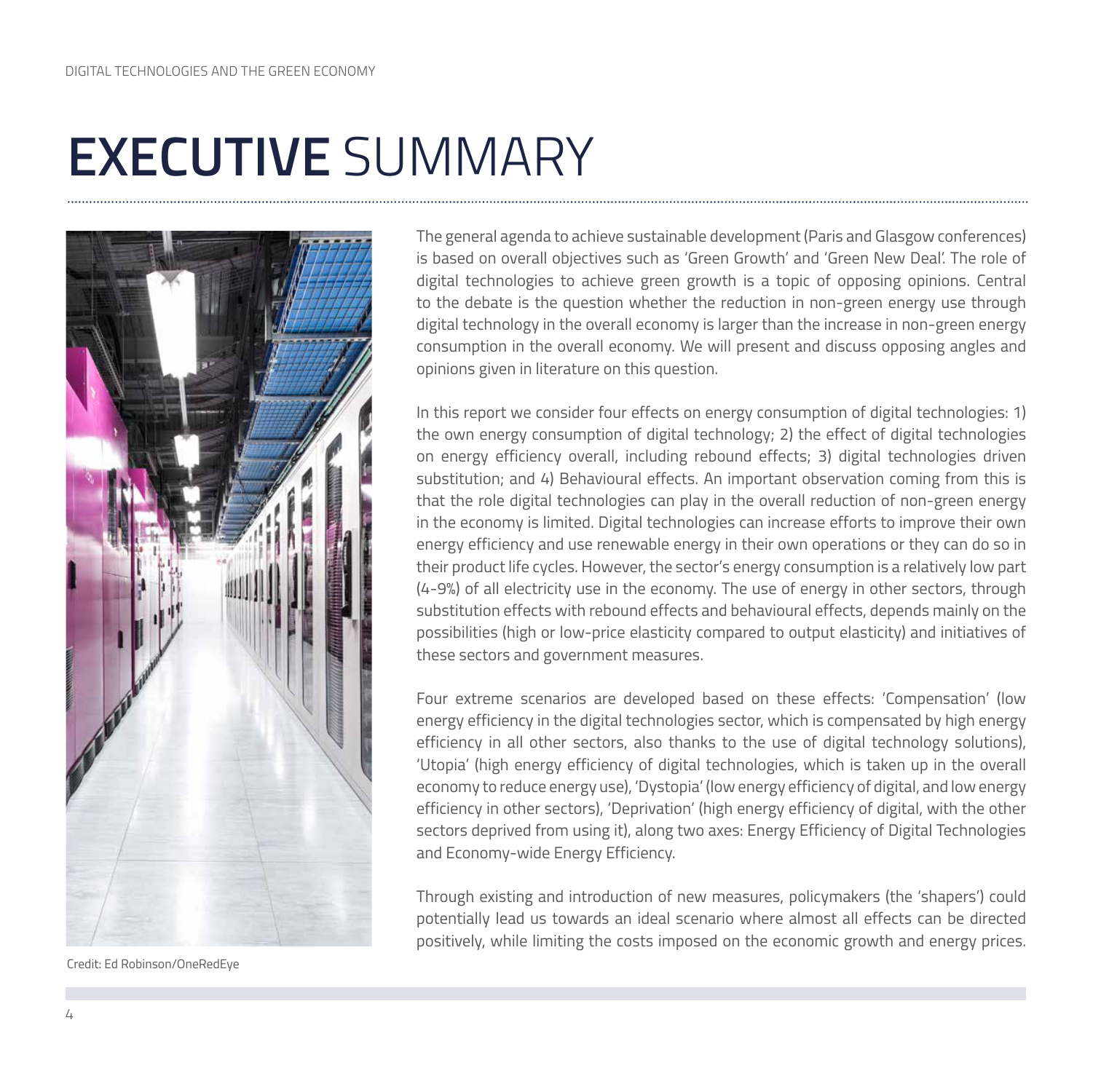This would require support to the digital technologies sector to strongly increase their energy efficiency and at the same time take measures to use these energy intensive digital technologies to reduce energy consumption by substitution in other sectors whilst limiting possible rebound effects.

There are several existing initiatives and regulations in this direction that should be continued and reinforced by new measures, established in a dialogue with both industry and societal organisations. Some directly aim at industry sectors, others aim at empowering consumers and making them aware that their behaviour can have an impact on achieving green growth, through traceability, transparency and visibility of value chains and production processes (e.g., Potočnik, 2019, p. 25). The latter could limit rebound effects. A key new initiative is the Sustainable Product Initiative (SPI) that envisages a Digital Product Passport (DPP) exactly for the purpose of traceability and transparency. However, it is important to stress that measures should be highly differentiated by industrial sectors, also to minimise imbalances at global level and possibly flight of energy producing and energy intensive business to less regulated countries.

These existing or planned measures could be reinforced to help moving further towards the Utopia scenario by, for example, making potential energy efficiency an evaluation criterion for research in all sectors (Schwartz et al, 2019). In addition, regular detailed reporting on tech companies' advancements towards energy efficiency could have a positive effect.

It must be noted that most business leaders of technology companies are fully aware of the importance of Environmental Social Governance (ESG), a new important evaluation metric applied to their companies, and they are willing to contribute to create a Digital Technology-empowered ESG. There are also indications that businesses are not afraid of more regulation aimed at increasing sustainability if this would also increase predictability.

### **THIS REPORT ENDS WITH THE FOLLOWING CONCLUSIONS:**

- 1. The lack of an agreed framework of measuring and modelling digital impact on energy consumption in various sectors leads to many opposing views. To have a fact-based discussion, an agreed framework should be put in place based on international standards to model and quantify the impact of digital technology on energy consumption in various economy sectors.
- 2. Although a reduction of energy consumption of digital technologies as such is relevant and should be pursued, this energy consumption is less than 10% of the total energy consumption.
- 3. The impact of the application of digital technology on energy consumption varies strongly across economic sectors. Therefore, the focus should be on those sectors where the potential gain is high. For example, the COVID pandemic showed that moving physical meetings online leads to significantly less travel resulting in substantially reduced energy consumption.
- 4. When applying digital technology in specific sectors, attention must be paid to possible rebound effects, whereby the energy savings achieved in one domain are offset by reuse of energy in another domain. These are linked to both behavioural (i.e., consumers' substitution waves) and structural factors (i.e., energy output elasticity of certain sectors) that can be contained only through strong interventions such as taxation and incentives.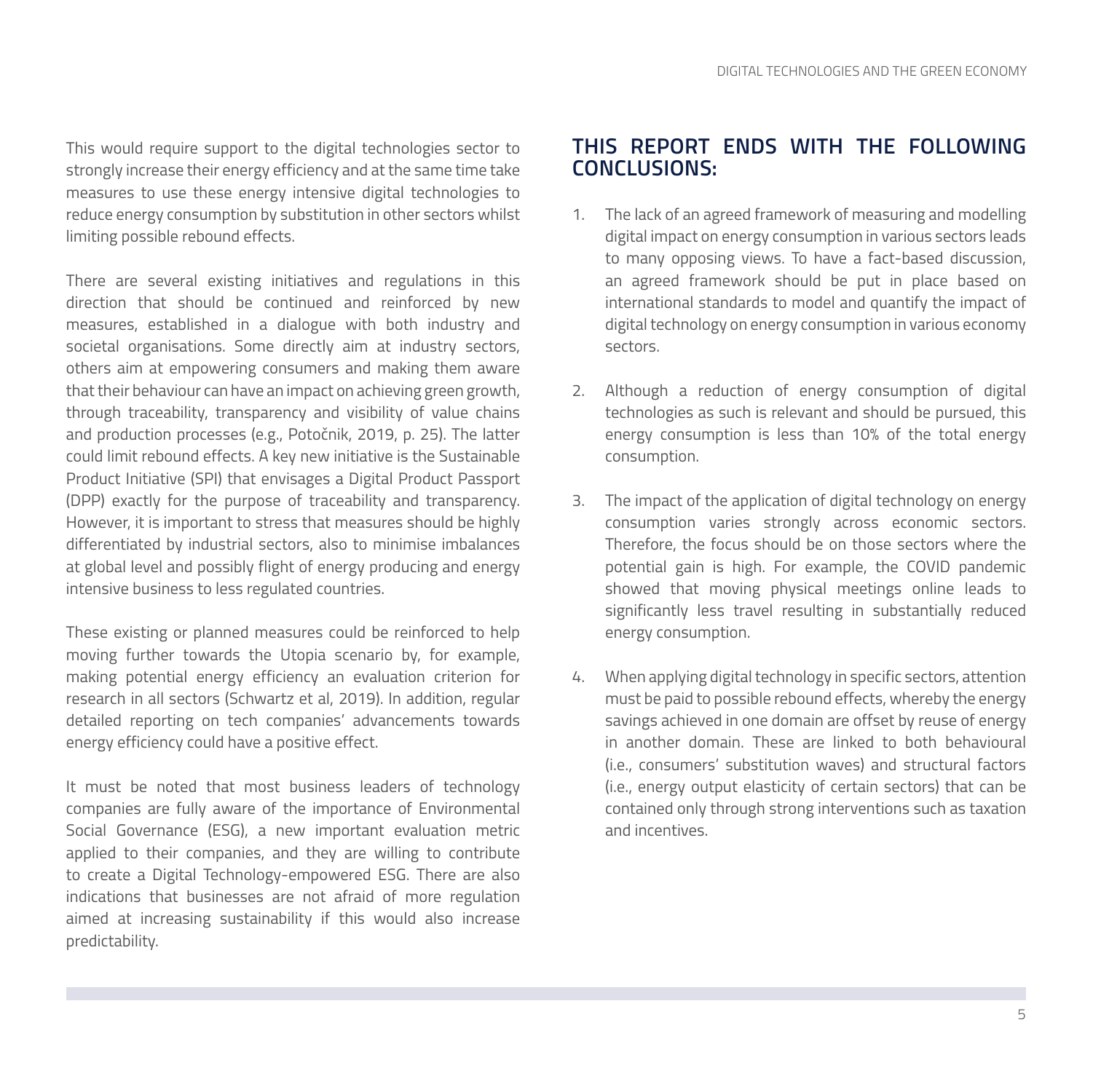## **INTRODUCTION**

Greenhouse gas (GHG) emissions should be reduced by 45% by 2030 (compared to 2010 levels) to meet the goal of earth temperature increase staying within the target of 1.5° (IPCC, 2018), a target that is part of the general agenda to achieve sustainable development (Paris and Glasgow conferences). Overarching objectives such as 'Green Growth' and 'Green New Deal' presuppose that economic growth can be decoupled absolutely or at least partially from non-green energy consumption. Absolute decoupling occurs if the non-green energy efficiency of the economic system increases faster and in greater proportion than economic growth (energy consumption). If energy efficiency increases, but economic growth is at the same time larger and faster, then only relative decoupling occurs. The reasons for this are related to various factors and to the elasticity of the demand for energy to price and output (read economic growth).

The chances of achieving decoupling thus depend on what happens in all economic and social activities and cannot be shaped just by the digital technologies industry and the related digitalisation processes. Digital technology activities are not a special case, except that they not only consume energy, but can also be used to reduce energy use in other sectors. In this respect, digitalisation has raised great hopes that it could contribute to reduce emissions and demand for energy. The phenomenal growth of the digital sector and the lack of tangible empirical evidence on positive energy efficiency spill-over effects, however, have led also to criticisms that the sector itself increasingly consumes energy and does not enhance the energy efficiency of other sectors sufficiently.

Twenty years ago (Berkhout and Hertin 2001) it seemed obvious that virtualisation and dematerialisation of production and consumption processes, together with virtualisation of mobility and smart transport, would reduce the consumption of energy and the GHG footprint across the board. Videoconferencing has without doubt a smaller footprint than a conference in Brussels where dozens of delegates fly in from 27 different countries. Virtual goods replacing physical goods should also produce clear gains in reducing both energy consumption and usage of natural resources. Virtualisation and simulation (i.e., Digital Twins) of manufacturing processes should enable faster development of design and reduce the consumption of energy by cutting down some analogue parts of such processes. More generally, digital substitution of processes in traditional sectors and the digitally driven transition from agriculture and manufacturing towards the services sector, could lead to reduced energy consumption since the service sectors are less energy intensive than agriculture and manufacturing<sup>1</sup>. On these grounds the digital industry has made forecasts that digitalisation would reduce energy demand and emission for entire economies (GeSI² and Accenture, 2015; GeSI and Deloitte, 2019). And yet, especially in the last five years a polarised and heated debate emerged that challenges all the promises of digitalisation and claim that digitalisation is heavily contributing to increased energy consumption (see the Box 1). This debate revolves around two key effects: the energy consumption of Digital Technology itself and the energy savings that Digital Technologies could produce for all other sectors of economy and society. We treat these two effects in chapter one.

On the net effect of digital technologies on energy consumption – consumption by digital technologies minus energy savings induced in other sectors – there are contrasting narratives that come to different conclusions, produce opposing estimates on the same topic and thus rather contribute to polarisation than to an informed debate. There are two main reasons for this situation. First, the phenomenal growth of digital production and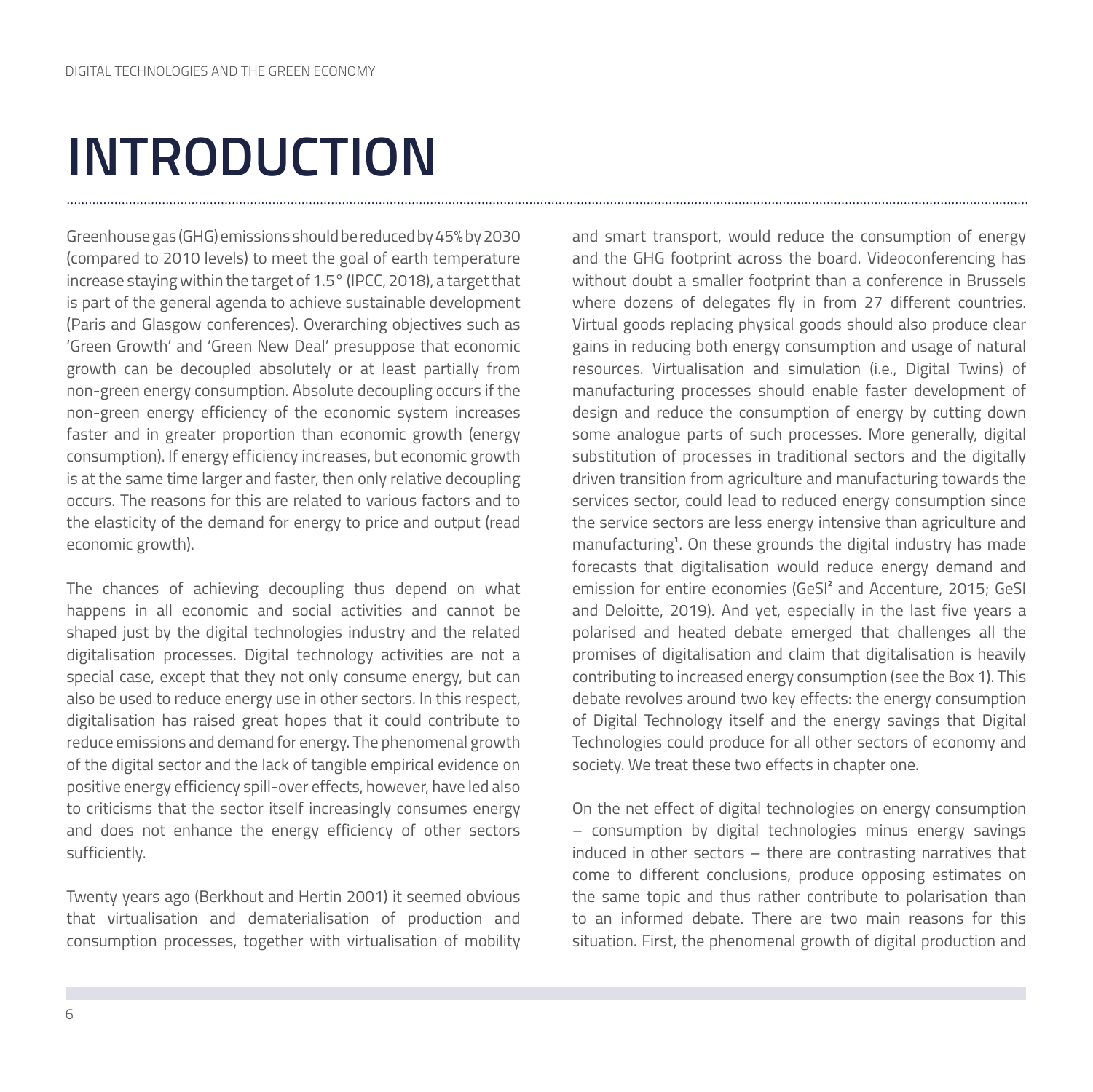consumption and the ongoing digital transformation accelerated by the effects of COVID-19 raise reasonable concerns about the energy consumption by Digital Technology and digitalisation. Second, current attempts to come to definitive answers are fraught with measurement and modelling problems that, in our view, will not be solved in the short term.

**Digital Technologies** energy consumption. Digital industry estimates that the sector consumes about 4% of global electricity demand and 1.4% of global GHG emissions (Malmodin & Lundén, 2018). The European Commission, using an NGO source, reports instead a consumption of 5-9% of the world's total electricity and more than 2% of global emissions (2020, p. 7).

**Environmentalists** are claiming that the current digital overconsumption trend is not sustainable (The Shift Project, 2019). They called the digitalisation a "climate disaster"<sup>3</sup>. An article published in Nature Climate Change in 2018 has it all in the title "Bitcoin emission alone could push global warming above 2°C" (Mora et al., 2018). Another report claims that video streaming alone generates as much GHG emissions as the entire country of Spain<sup>4</sup>.

**Data centres.** On their impact on energy consumption one finds, even in the scientific literature, opposing and contrasting positions. Some claim that they have greatly increased their energy efficiency (Coroama and Hilty, 2014; Avgerinos et al., 2017), while others calculate or forecast that data centres will greatly increase energy consumption (Salahuddin & Alam, 2016; Koot & Wijnhoven, 2021).

**Blockchain.** The claim about cryptocurrencies (Mora et al. 2018) wrongly charges blockchain as a source of energy consumption, since most of the cryptocurrencies' energy consumption happens during the mining process (Sedlmeir et al., 2020). Once coins have been issued, the energy required to validate transactions is minimal.

**Artificial Intelligence** (AI) and Natural Language Processing (NLP). Strubell et al. (2019) argue that AI and NLP are environmentally unfriendly. Another group of researchers, however, expect AI and NLP to reduce energy consumption (Schwartz et al., 2020).

**Box 1** Examples of opposing estimates and claims

To shed some light in the debate we present in section 1 from literature study, a consistent and reliable taxonomy of the effect mechanisms through which digitalisation can impact energy consumption directly or indirectly. Based on this taxonomy we propose scenarios, taking into account some key structural aspects of energy demand and consumption and give an assessment of these scenarios. We conclude with their implications and possible levers to steer future developments towards the most desirable outcomes. This can help to reason and envisage how different effects can be fostered or contained.

**1** The worldwide energy intensity in industrial production is 0.12 kgoe/\$ (kilogram oil equivalent per dollar), in agriculture 0.036 kgoe/\$ and in services 0.016 kgoe/\$ (see: https://www.enerdata.net/consulting/energy-efficiency-evaluation.html ).

**2** GeSi stands for Global e-Sustainability Initiative, a cooperation of about 40 IT and telecommunication firms.

**3** https://www.theguardian.com/technology/2019/sep/17/tech-climate-change-luddites-data

**4** https://theshiftproject.org/wp- content/uploads/2019/07/Excutive-Summary\_EN\_ The-unsustainable-use-of-online-video.pdf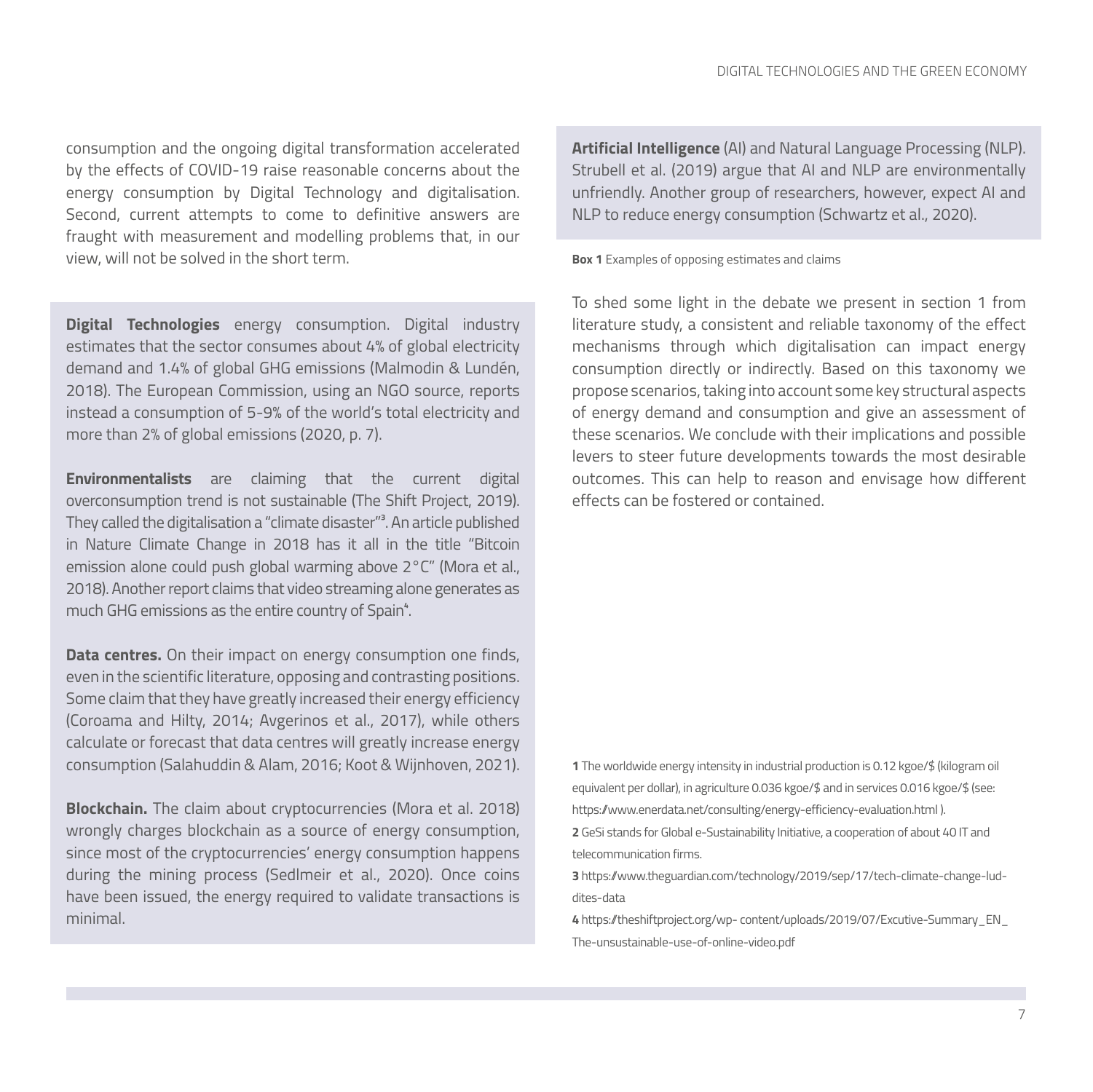### **A TAXONOMY** OF EFFECTS

In this taxonomy, we focus on the following effects: I. Digital technology's energy consumption; II. Digital technology's effect on energy efficiency of other sectors and rebounds; III. Digitally driven substitution; IV Behavioural effects. I and II are the most debated and contested effects in the polarisation described in the introduction. These are first order effects as their impact on energy consumption is to some extent direct. Effects III and IV are transformational second order effects. Their manifestation is mediated by changes in other relevant variables and processes.

### **EFFECT I:** DIGITAL TECHNOLOGY'S ENERGY CONSUMPTION

We adopt the definition of Digital Technology proposed by the OECD that includes digital technologies manufacturing, software publishing, telecommunications, information technology and other information services (OECD, 2015). Across these four sub-sectors the consumption of energy can be attributed to the operation, manufacture, and disposal of digital equipment. The consumption of energy by the digital technology sector depends on its growth and the degree of energy efficiency. Without changes in the energy efficiency of digital technology itself, its energy use can be expected to relate linearly to its growth. If energy efficiency of digital technology increases, it can substantially reduce the overall energy consumption by the sector. There are controversial positions and estimates on the capacity of the digital technology sector to increase its energy efficiency, due to uncertainties on technological processes in the models used and measurement difficulties. As seen in Box 2 most efforts have focussed on operational energy use, overlooking (for lack of data) manufacturing and disposal use of energy that can be a non-trivial component of direct energy consumption.

The literature considers three main categories: devices (e.g., phones, computers, tablets), data centres (e.g., servers, data, computing units) and communication networks (e.g., wireless, data transport). From these three categories, devices represent the most important source of energy use, with estimates between 38% (Heddeghem et al., 2014), and 50% (Andrae, 2019). Focusing on the period 2007-2012, Heddeghem et al. (2014) show that the annual growth of all three digital categories (devices 10%, data centres 5%, and communication networks 4%) is higher than the growth of worldwide electricity consumption. Considering the trends, personal devices will probably become more efficient. Andrae and Edler (2015) with revision in Andrae (2019) present three scenarios for the global electricity consumption of digital technologies between 2010 and 2030. In all three scenarios the sector's electricity consumption increases – from 1,500 TWh (8% share of global electricity consumption) in 2010 to 5,700 TWh in 2030 (14% share of global electricity consumption). Use stage power by data centres is considered one of the most important drivers for digital electricity use in the future. Instead, the use stage power of digital consumer devices, which represents the largest share of direct energy use today, is expected to decrease thanks to advanced power saving features. An earlier study (Corcoran 2013) concluded that digital technology's consumption of energy will not slow down until 2030. There are also some studies focussing on specific digital technologies or services. One on energy demand of internet data flows calculated the energy consumption of a threeday Internet video transmission between Switzerland and Japan as amounting to an average of 0.2 kWh/GB (Coroama, 2013). Another study (Aslan et al.2018) estimated that transmission networks show a halving of energy intensity every 2 years. Aslan et al (2018), however, also argue that the sharp increase of the data flows completely offset the efficiency gains.

**Box 2** Estimates of digital technology's energy consumption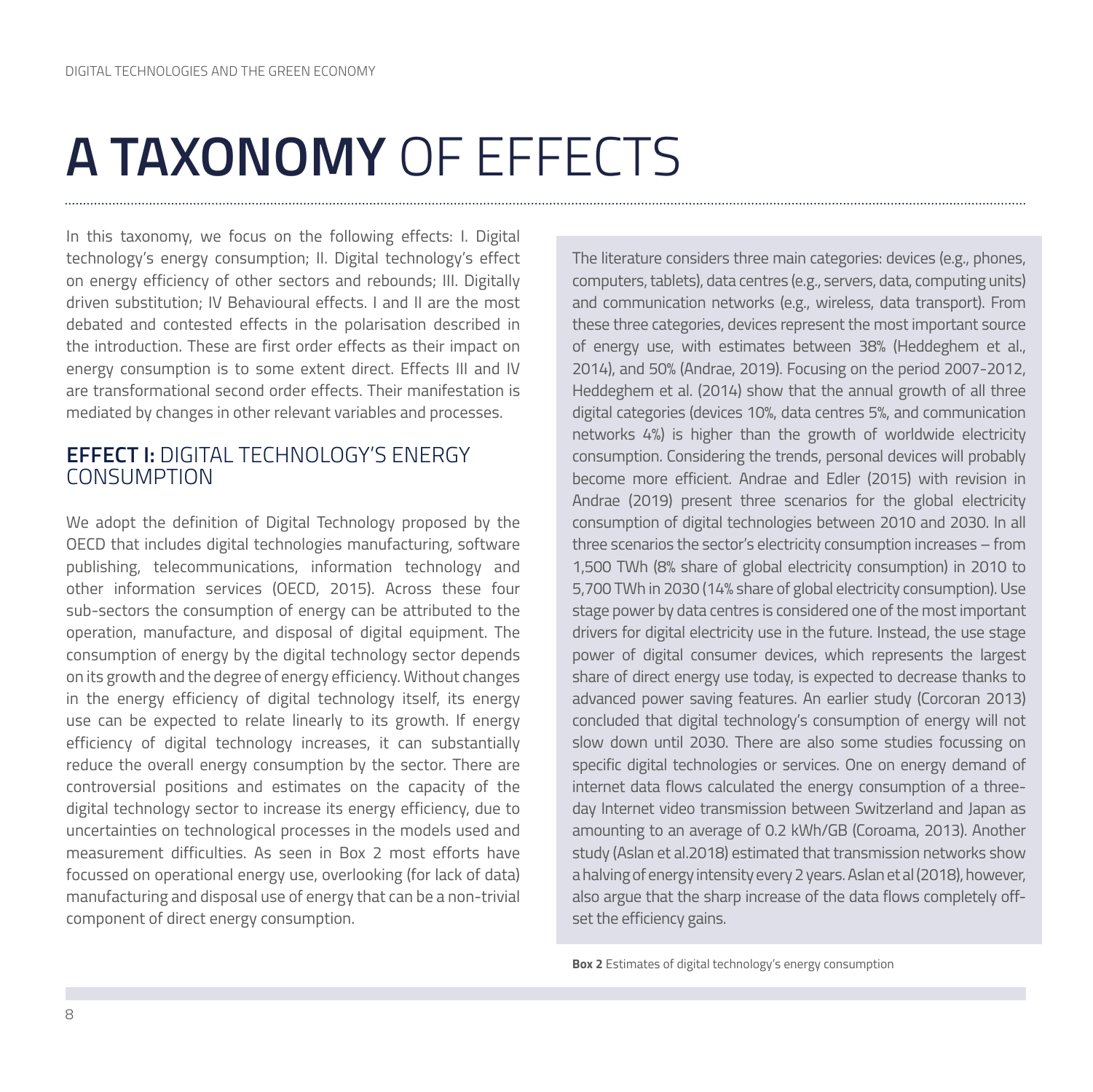### **EFFECT II:** DIGITAL TECHNOLOGIES' EFFECT ON ENERGY EFFICIENCY AND REBOUNDS

This is the effect that digital technologies may have on the efficiency of energy use by other sectors and in residential life through the three 'Ds' (Sui & Rejeski, 2002). Decarbonisation through energy monitoring and management applications leading to less energy consumption; Dematerialization (i.e., e-book instead of printed book); and Demobilization (i.e., teleworking and teleconferencing instead of travelling).

Digital technologies also enable virtualisation (i.e., decoupling of products and services from material usage, more efficient materials handling and more). Bieser and Hilty (2018) give a more accurate classification based on seven application domains (Table 1). Most studies cover the application domains: virtual mobility, smart transport, and virtual goods, followed by smart buildings, smart energy, smart production, and shared goods. Other less frequently assessed domains are smart agriculture, smart water, or waste management.

Digital technologies change both the patterns of production (e.g., by changing manufacturing processes) and of consumption (e.g., by changing individual media use). As can be expected, changes in production and consumption patterns are closely interrelated. For example, optimization of logistics has decreased the cost of logistic services such that e-commerce retailers can afford to offer free delivery and return to consumers, which dramatically changed consumers' online shopping behaviour (Bieser and Hilty, 2018).

Many assessments investigate how digital technologies change patterns of production using a product-oriented modelling approach. Focusing on production enables understanding environmental consequences of functionally equivalent production systems, with or without the application of digital technology. A change in consumption behaviour (e.g., people reading e-books instead of printed books), however, is treated as an exogenous

| <b>Application</b><br><b>Domain</b>                                                     | <b>Description</b>                                                             | <b>Example Use Cases</b>                                                                    |  |
|-----------------------------------------------------------------------------------------|--------------------------------------------------------------------------------|---------------------------------------------------------------------------------------------|--|
| Virtual goods                                                                           | Replacing physical goods<br>with ICT-based services                            | E-books, online<br>newspapers,<br>music and video<br>streaming                              |  |
| Shared goods                                                                            | Coordinating access<br>to goods, increasing<br>utilization                     | Sharing platforms                                                                           |  |
| Virtual mobility                                                                        | Replacing physical travel<br>with ICT-based remote<br>action                   | Video conferencing,<br>e-commerce,<br>e-health, distance<br>learning, remote<br>maintenance |  |
| Smart transport                                                                         | ICT-enabled change<br>of the process of<br>transporting people or<br>goods     | Route optimization,<br>traffic flow<br>management                                           |  |
| Smart<br>production                                                                     | ICT-enabled change<br>of the processes and<br>business models of<br>production | Automation<br>of production<br>processes                                                    |  |
| ICT applications in the<br>Smart energy<br>energy sector (mainly<br>electricity supply) |                                                                                | Smart metering,<br>demand side<br>management,<br>distributed power<br>generation            |  |
| Smart buildings                                                                         | Change of building<br>management enabled<br>by ICT                             | Smart heating,<br>smart lighting                                                            |  |

**Table 1** Main application domains for Digital Technology energy efficiency Source: Bieser and Hilty (2018)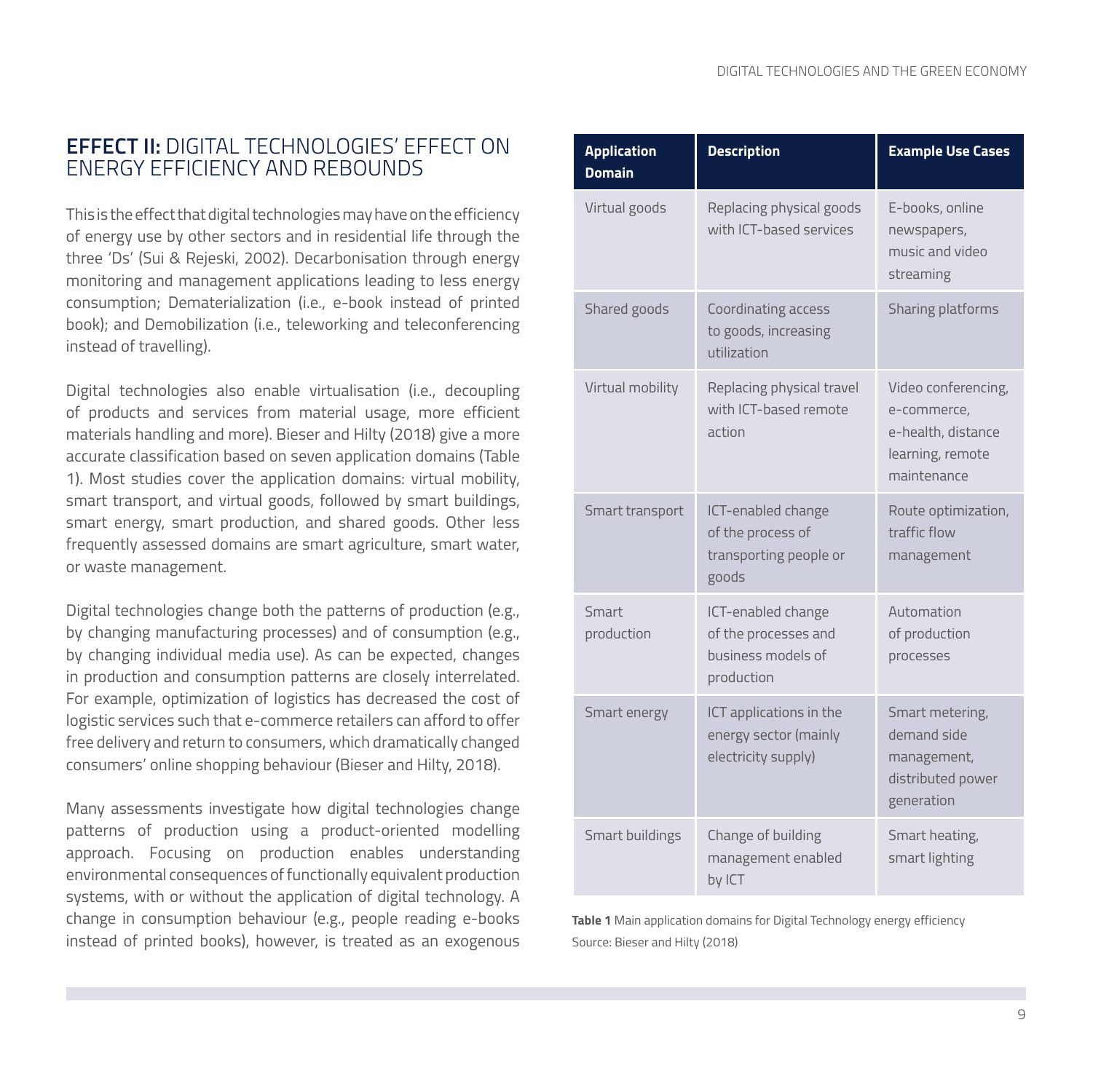variable. Hence, the consumption side is underexplored whilst both perspectives are required to fully understand how digital technology can change economic processes and their environmental impact.

While these theoretical grounds for expecting digital technology to increase energy efficiency in other sectors are sound, the evidence on this effect is still inconclusive. The picture is complicated by rebound effects (Box 3). Most literature results are much heavier on conjecture and discussion than on results (Gossart 2015). Several authors argue that use of digital products and processes are particularly prone to high rebound effects (see for instance Santarius, 2014). The reason is that increases in energy efficiency foster energy consumption via various mechanisms, such as a respending of savings and a substitution of other production factors by energy. More generally, economic historians argue that the history of economic growth is a history of rebound effects (i.e., Ayres & Warr, 2009). This is clearly related to the issue of energy output elasticity.

Most studies in this domain are predictive rather than empirical due to difficulty in measurement. For buildings, Meyers et al (2010) estimate that average U.S. residences waste around 40% of their primary energy consumption due to inefficiency. Much of this waste is addressable by smart technology interventions. Smart energy feedback can potentially reduce energy demands in the housing sector in a massive way (Buchanan et al., 2015; Jensen et al., 2016; Malmodin and Coroama, 2016; Nilsson et al., 2018). Similarly, in manufacturing, industrial control systems increase efficiency, fault-detection, and productivity, reducing perunit energy consumption and waste (Davis et al, 2012). Simulations and predictions show that digitalization can increase energy efficiencies in agriculture, mobility, housing, and industry (Horner et al., 2016; Mickoleit, 2010). On the other hand, findings from a living lab study showed that the energy consumption remains

roughly the same (Buhl et al., 2017). The literature on the impact of e-commerce tends to find positive effects on energy efficiency, but results are not universal and are very sensitive to assumptions (Horner, 2016). E-commerce may make 'last mile' transport more efficient due to optimization of shipping routes by delivery companies, but it can increase energy use by substituting air for ground freight.

#### **Box 3** Digital technology's effects on energy efficiency and rebounds

The results on rebound effects are varying from off-setting energy saving to low effects (see Jenkins et al., 2011, Goldstein et al., 2011; Nadel, 2012). For instance, despite the improved availability of video conferencing systems, the number of international scientific conferences is increasing (Coroama et al., 2012, 2013). Or, the number of printed books is not declining, while e-books and reading of websites are increasing. The data traffic associated with streaming can offset the gains through diminishing DVD purchases or rentals (Shehabi et al., 2014, Cisco, 2019). The energy intensity of CPU processors decreases by half every 1.5 years (Koomey et al. 2011), but the processing capacity doubles also every 1.5 years, outbalancing the potential to save energy (Lange and Santarius, 2020).

### **EFFECT III:** DIGITALLY DRIVEN SUBSTITUTION

The substitution effect can be decomposed into three distinct mechanisms:

1. Digital technologies itself substitute traditional sectors. One clear example is online travel-related platforms (i.e., booking. com, Airbnb, etc.) having largely replaced the traditional travel agency sector. In principle, this should reduce energy consumption by eliminating the activity of many brick & mortar establishments. However, even in this case rebound effects (see Box 3) can happen and the net results are uncertain. The increase in volume of digital services may end-up consuming more energy than the traditional services they displace.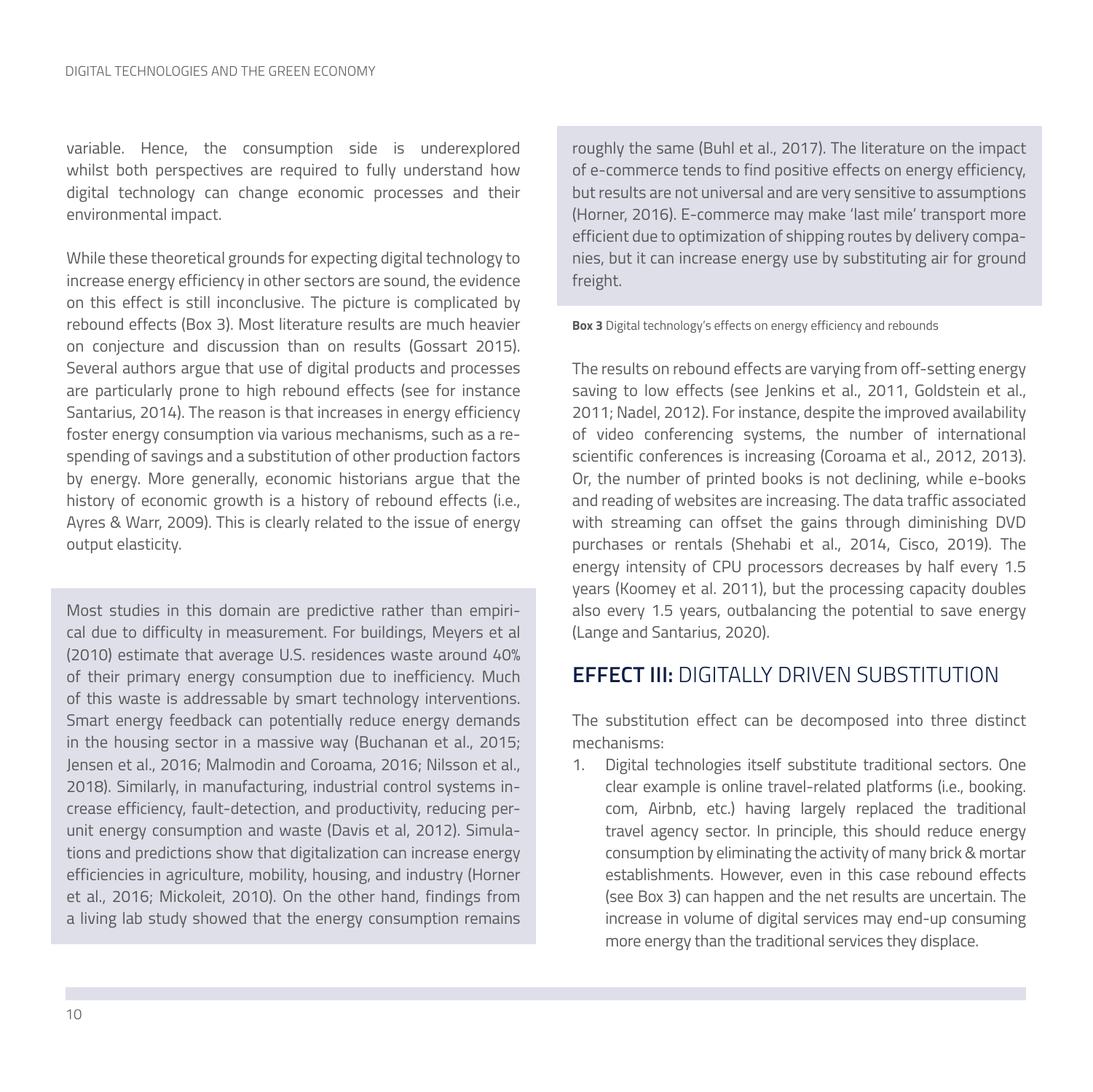- 2. Digital technologies substitute production processes within other sectors. For example, deployment of Industry 4.0 and 5.0 solutions or of virtualisation and simulation (Digital Twins) inside manufacturing processes. This should enable reduction of energy consumption through faster design and cutting down analogue parts of the production process. This is a promising path but still with low take-up, and hence no data is available on the effects. Moreover, even in this case, if energy output elasticity is high, the energy efficiency and price effects can be reabsorbed by other energy-intensive activities.
- 3. 'Tertiarisation' (see for instance Lang et al 2020), the path whereby digital technology favours structural change within economies so that activities and value added from agriculture and manufacturing shift towards services. This is in terms of size a potentially large indirect effect and is most debated in literature. So, below we focus on this mechanism.

According to the OECD (2015), digitalisation favours a shift towards the service sector. Since the service sectors are less energy intensive than agriculture and manufacturing, this sectoral change may have positive impact on reducing the energy intensity of economic systems. The worldwide energy intensity in industrial production is 0.12 kgoe/\$ (kilogram oil equivalent per dollar), in agriculture 0.036 kgoe/\$ and in services 0.016 kgoe/\$ 5 This is, however, a second order effect mediated by the structural transformation of economic sectors that is varied in time and space (Lange et al 2020). This effect finds in principle theoretical support from a classic of economic theory, the so-called Environmental Kuznets Curve (EKC) whereby also environmental impact is seen as cyclical (Stern, 2004). According to this narrative, emissions are low in agrarian economies, rise with industrialisation and fall again with the post-industrial transition to a service economy. As shown in Box 4, however, empirical evidence does not seem to support this thesis.

While some studies find a reverse U-shaped relation between economic growth and energy consumption, for instance Yandle et al. (2002), others contradict it and show that the curve does not hold across time, space, and sectors (see for instance Caviglia-Harris et al. 2009). The reasons depend on two factors, (i) whether digital technology does contribute to a shift towards the service sector, and (ii) whether this does reduce energy consumption because the shift affects the energy intensity of the new services. The first effect varies across countries. In China and India, digital technology development occurred at the same time as a steep increase in manufacturing, also due to the relocation of manufacturing from OECD countries to these two counties (OECD, 2019). On the other hand, digital technologies fostered the growth of the service sector in EU countries and other more advanced OECD countries (Eurostat, 2021; OECD, 2017).

But an absolute shift to the service sector is not occurring. In many countries the service sector grows but agriculture and manufacturing are not declining (Eurostat 2021; World Bank, 2020). Evidence on the second factor is equally mixed. Given the lower energy intensity of the service sector, the process of shifting from agriculture and manufacturing towards services should reduce energy consumption. Yet, apparently the digitally enabled new services are more energy intensive than traditional services (Mulder et al., 2014). The observations that the shift towards the service sector is relative rather than absolute and that new digital services are more energy intensive run counter the ECK hypothesis.

**Box 4** The empirical evidence on the substitution effect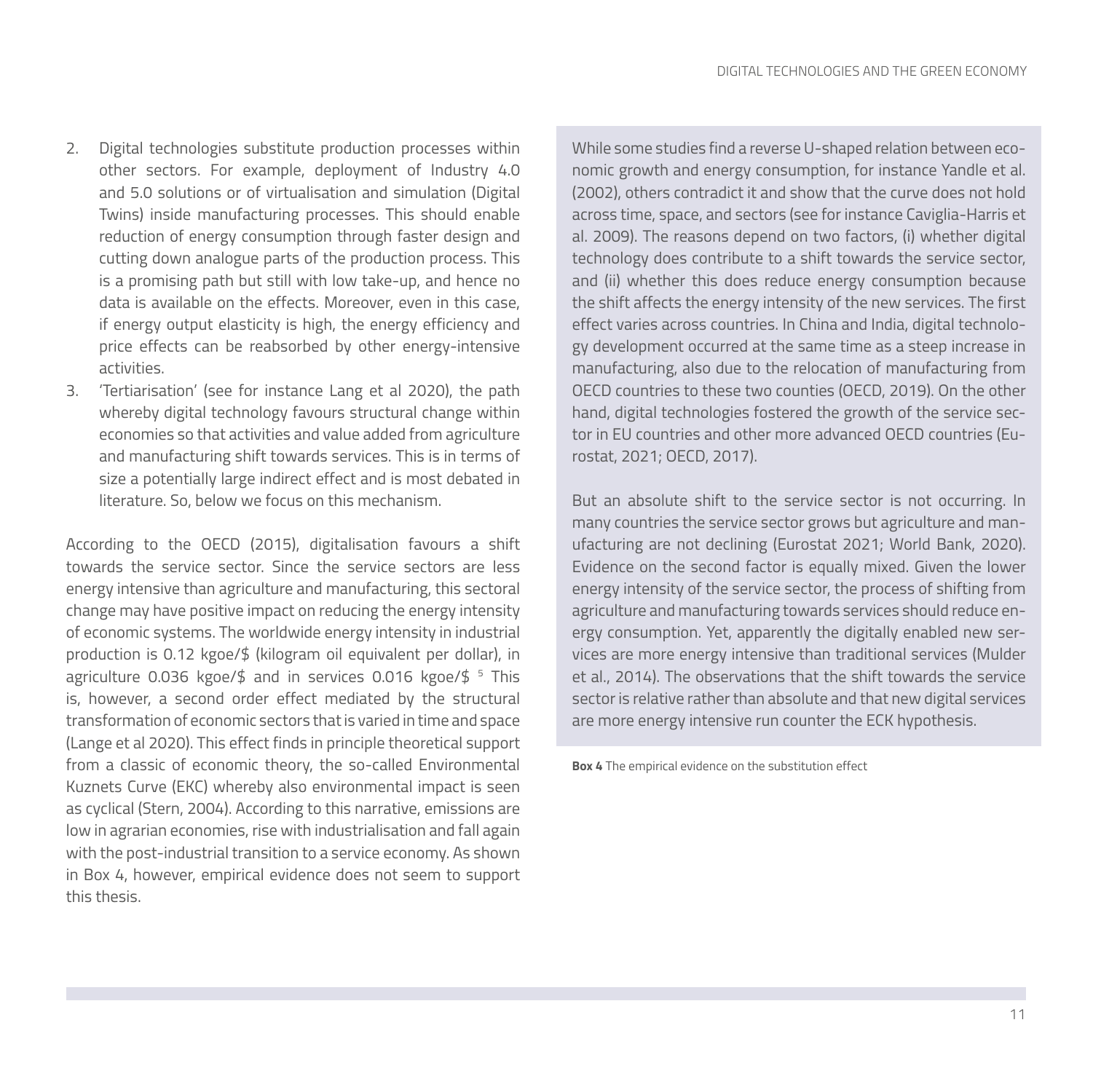

### **EFFECT IV:** BEHAVIOURAL EFFECTS OF USE OF DIGITAL TECHNOLOGIES

This effect (often also called 'systemic change'), is a second order effect, mediated by behavioural change that can either have positive or negative effects on digital technology use. Literature on it is mostly speculative and hence inconclusive. We can only illustrate it with examples. On a positive side, e-commerce and home delivery make proximity to traditional retail outlets less important, telework results in less commuting, or driverless vehicles allow for more productive use of the commuting time. This may create new behavioural patterns of individuals and organisations that can contribute to reduce energy consumption. But, by the same token, individual level behaviour can be dysfunctional (separate delivery – and return – of many small products; increased driving in leisure time). Digital technology can also empower informed consumers to improve their choices.

But digital consumerism may also result in unnecessary replacement of devices by 'more fashionable devices' that increase energy use through production costs. This may be further stimulated by the industry's behavioural practice of not making it easy for consumers to get digital devices repaired, in contrast with the EU objectives of going towards a circular economy. In addition, technological change may be designed such that devices need to be replaced. For instance, it is expected that 5G and Wi-Fi 6 will force users to replace equipment soon (most, even new smartphones, tablets, and PCs are not 5G and/or Wi-Fi 6 compatible).

Source: EC - Audiovisual Service

**5** See: https://www.enerdata.net/consulting/energy-efficiency-evaluation.html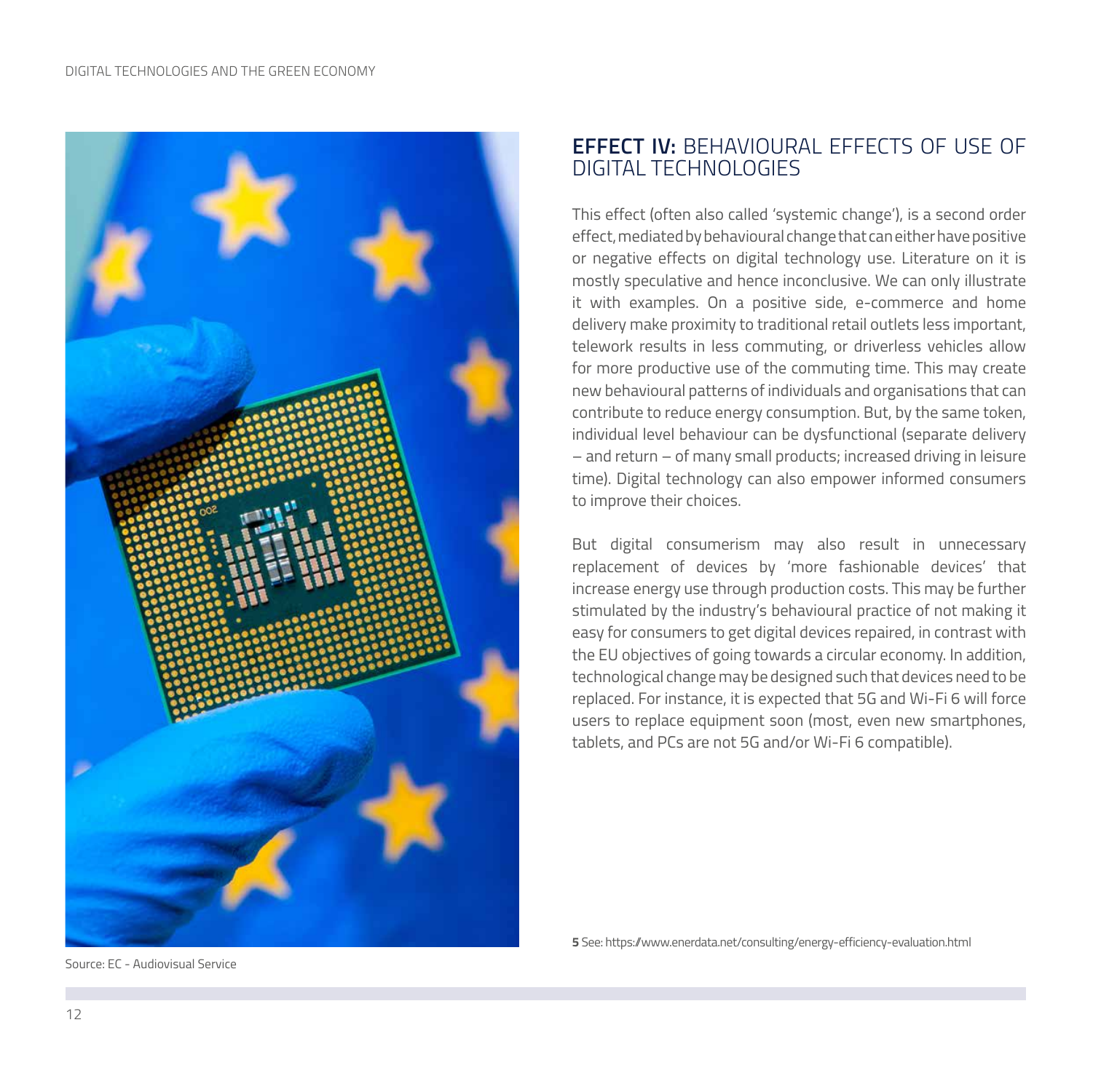# FROM THE **EFFECTS** TO **THE SCENARIOS**

#### **SUMMING UP THE EFFECTS AND BACK TO THE CONTENDERS' VIEWS**

The two main mechanisms worth focussing on are Effect I and Effect II, for they are direct and entail some level of uncertainty, but not as much as Effect III where the empirical evidence does not seem to support any of the three mechanisms. The behavioural effect is important but still analysed only at speculative level. The graph below summarises the discussion presented in the previous section.

Digital Technology's consumption of electricity is growing exponentially and seems to cancel out its energy efficiency gains, and physical capital seems to complement rather than substitute energy use. The main uncertainty is whether in the future innovation in digital technology will reduce the sector's energy consumption faster than the sector's own growth.

There are strong theoretical and modelling arguments supporting the idea that digital technologies can increase the energy efficiency of other sectors. The empirical evidence on the overall effect, however, is mixed and inconclusive. The main uncertainty is on the occurrence and extent of rebound effects that depend on the structural relation between economic growth and demand for energy.



**Figure 1:** Summary of effects. Source: Own elaboration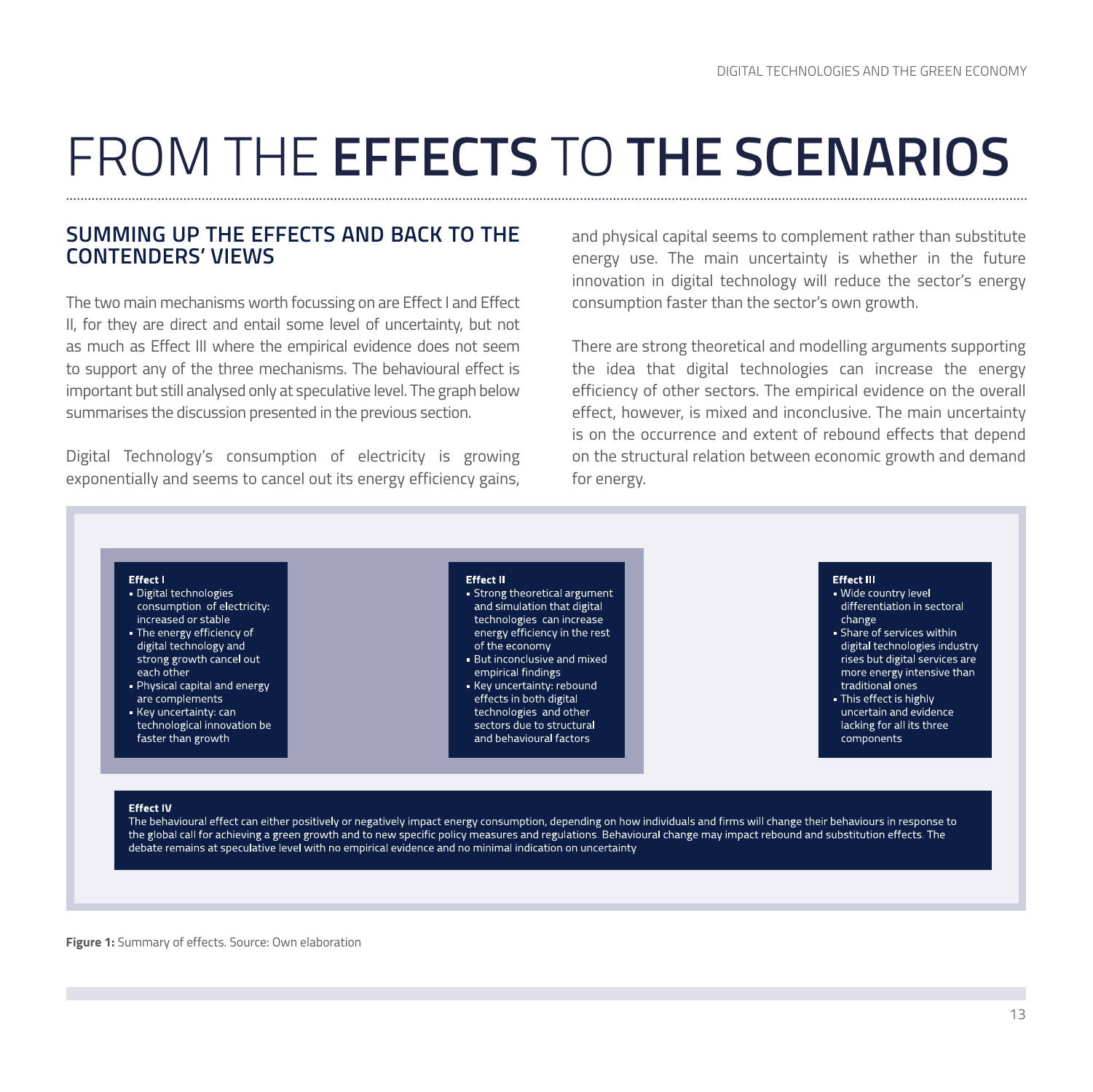Digital industry and environmental organisations are emphasising different aspects of the two main effects. Industry, while also trying to show that currently its own consumption of energy is not as high as claimed by its opponents, focuses on (i) projecting that technological innovation will increase energy efficiency in the digital sector and on (ii) showing the potential of digitalisation in reducing the energy consumption of other economic sectors. On the contrary, environmentalists point to how much energy digital industry is currently consuming, including for certain specific applications such as blockchain and video streaming. They also stress the importance of rebound effects that can lead to more energy use and consumption of goods.

Governments as shapers face a complex optimisation problem with several constraints. They cannot maximise economic growth at the expense of environmental sustainability, but neither can they maximise the latter at the expense of the former. Most potential effects are surrounded by large uncertainties and entail difficult trade-offs. By using a scenario approach, we attempt to chart such uncertainties and trade-offs, to support regulation based on relevant conclusions.

### **THE PROPOSED SCENARIOS**

The proposed scenarios, depicted below, are defined by two axes: the energy efficiency of the digital technology sector on the horizontal axe, and economy-wide energy efficiency on the vertical one, both of which can vary from low to high. The horizontal axis coincides with Effect I, whereas the vertical axis relates to Effect II in a broader perspective.

In absence of interventions, the variation on the horizontal axis depends on how fast technological innovation and energy transition in the digital technology sector reduce its energy consumption and on the rate of growth of the sector. The variation on the vertical axe is more complex and is not impacted solely or even mostly by the contribution of digital technologies to the energy efficiency of other sectors. It depends on the sector, other technologies and on rebound effects and structural rigidities.

The empirical analysis of the long-term relation between energy demand (consumption) and energy prices and output (i.e., growth) shows that such demand has low negative elasticity to price and high positive elasticity to output. On average one could say: if the price of energy goes up notably the demand for it goes down only slightly. On the contrary, if GDP goes up by 1%, the demand for energy increases by 1.5%. This applies on average to the economy as a whole, but elasticity to output is higher in the industrial sectors in comparison to the residential sector, and the latter seems also more sensitive to price. Within economic sectors, there are more energy intensive ones (i.e., non-ferrous metals, iron and steel, chemical and petrochemical) where the elasticity to output is higher compared to less energy intensive ones (i.e., fishing, mining, commercial and public services, etc.). The structural reason behind this is that energy intensive economic production processes require energy as a key input that cannot be substituted by either labour or capital. Hence, price regulation would be ineffective for very energy intensive sectors but may work with less intensive sectors and in the residential domain. For the high energy intensive sectors, it might be more appropriate to stimulate technological innovation to improve energy efficiency. Obviously, industry-wide structural change (towards less energy intensive industrial sectors and more service sectors over all industries) could improve the situation, but this is not the kind of change that in liberal market democracies can be made by shapers without the help of makers. Such a change depends on structural transformation processes and on behavioural changes such as consumers increasingly demanding products that are less energy intensive.

There are clear implications of the above discussion on the potential impact that digital technologies and digitalisation can have on other sectors. If digitalisation increases energy efficiency,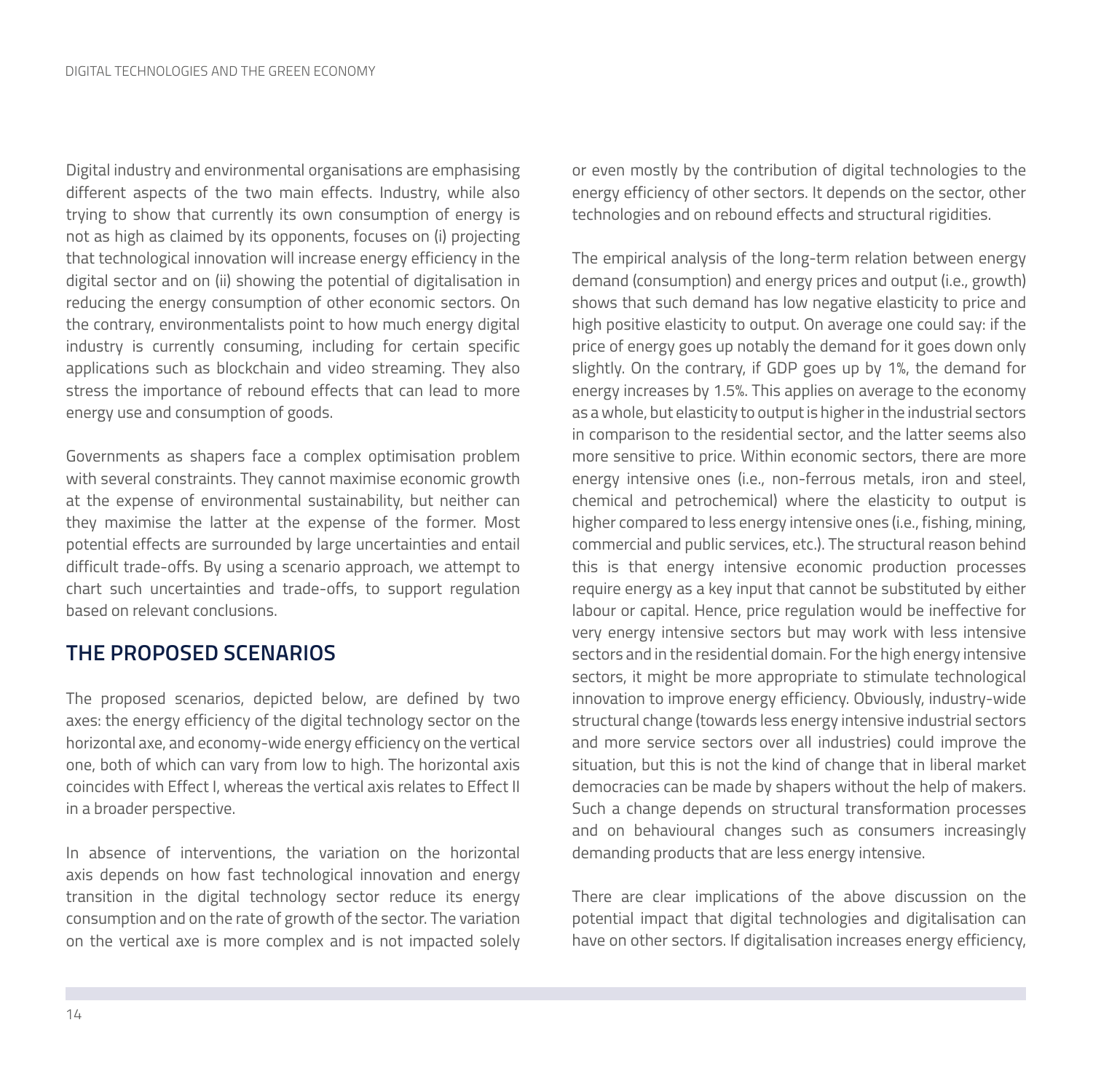

**Figure 2** The scenarios. Source: Own elaboration

it may bring greater economic growth and hence increased energy demand (Lange et al. 2020, p. 6). Under such conditions, any energy efficiency gain produced by digitalisation may be absorbed by more demand and neutralised. In conclusion, if digitalisation were to contribute to the desired decoupling efforts, then the digital sector should: a) increase its own energy efficiency and shift to renewable energy faster than its growth (horizontal axe); and b) contribute to the energy efficiency of the rest of the economy by

an order of magnitude greater than the potential rebound effects (vertical axe). Clearly, two daunting tasks, especially the second one. This challenge shapes how the four scenarios' storylines are characterised in the next paragraph.

Finally, the scenarios are defined by two endogenous dimensions, whereas the possible exogenous regulatory interventions are included in the scenarios' storylines. Such interventions can vary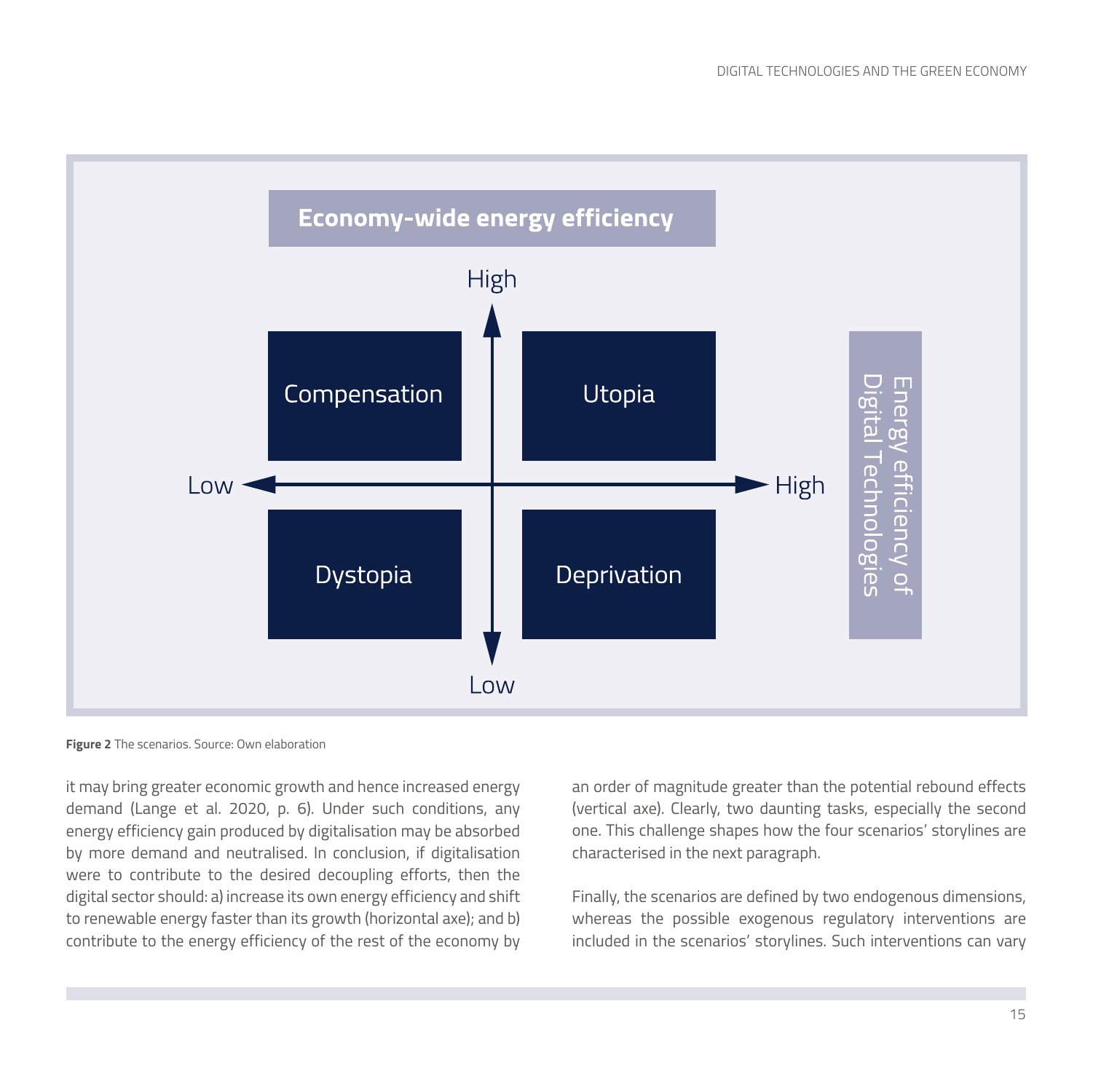from laws, taxes, or price regulations to new public procurement rules and targeted R&D subsidies. Or they can be softer and leverage a wider portfolio of interventions such as standards, codes of conduct, and measures aimed at increasing transparency and consumer awareness and empowering them to make better environmental choices. These could be matched by self-regulation initiatives by the digital sector and other economic sectors.

### **SCENARIO STORYLINES**

**Compensation.** From the perspective of common public good, this scenario is called 'Compensation' because the cost of low energy efficiency in the digital sector is compensated by high energy efficiency in the rest of the economy. Energy pricing measures and R&D funds in support of technological innovation in other sectors, matched by taxes on residential consumption of energy, manage to contain rebound effects and break rigidity in elasticities, bringing industry and residential services toward energy efficiency. Digital technologies will have a positive contribution to the energy efficiency of other sectors. However, the high energy intensity of the digital sector will hamper the technological innovation in other sectors, hence resulting in lower energy efficiency than possible in the other sectors. On the other hand, raising energy consumption in the digital sector might to some extent be covered by transition towards renewable sources of energy. In this scenario the increase of energy consumption could be tolerated because it positively contributes to energy efficiency gains in the rest of the economy. The decoupling of energy and growth, however, is only partial and unstable, as more digital services are brought to the market which are more energy intensive than traditional services. Hence, overall energy consumption decreases only to a certain extent. Innovation towards energy efficiency in the rest of the economy may create more jobs at mid-term, but short-term increases in energy prices could cause problems of social cohesion both at residential and industrial level. Increasing energy prices become a constraint for lower income families and can create problems to small firms in less innovative sectors that may result in growing unemployment.

The measures charactering this scenario (taxes, regulation of prices, and public subsidies) might partially constrain economic growth. The chances to achieve climate goals in this scenario are small, which also might affect social cohesion.

**Utopia.** This scenario is deemed utopian in view of the structural rigidity in the relation between growth and energy demand illustrated earlier. Endogenous technological innovation in both the digital sector and in all other sectors of the economy in combination with strong regulatory and support measures achieve the absolute decoupling between economic growth and energy consumption. The digital sector greatly reduces its own energy-intensity and consumption of energy through technological innovation and moves fast in the direction of energy transition. This reduces the size of Effect I and has positive effects on the energy efficiency of the rest of the economy. The regulatory measures are like those of the 'compensation' scenario but stronger and with wider and deeper effects. Potential energy efficiency will be an evaluation criterion for R&D support for technological innovation. Public procurement rules related to energy efficiency and standards are introduced that change government practices. Ad hoc taxes on substitution of digital devices are introduced, and energy price regulation is in place. Energy consumption decreases in all sectors of economy and society at the cost of only a partial constraint on economic growth. Tech companies will regularly report on their performance in terms of energy efficiency. In the short-term, social cohesion may slightly worsen due to increasing energy prices and to taxes on consumption of digital devices and services. However, this is temporary and the clear view of achieving IPPC climate goals might take away fierce social polarisation and fear for climate disasters.

**Deprivation.** From the perspective of overall benefits for the common public good, in this scenario the gain from improvements in the digital sector are dissipated and absorbed by the structural incapacity of the energy intensive sectors to reduce energy consumption. The common public good is deprived, by foregoing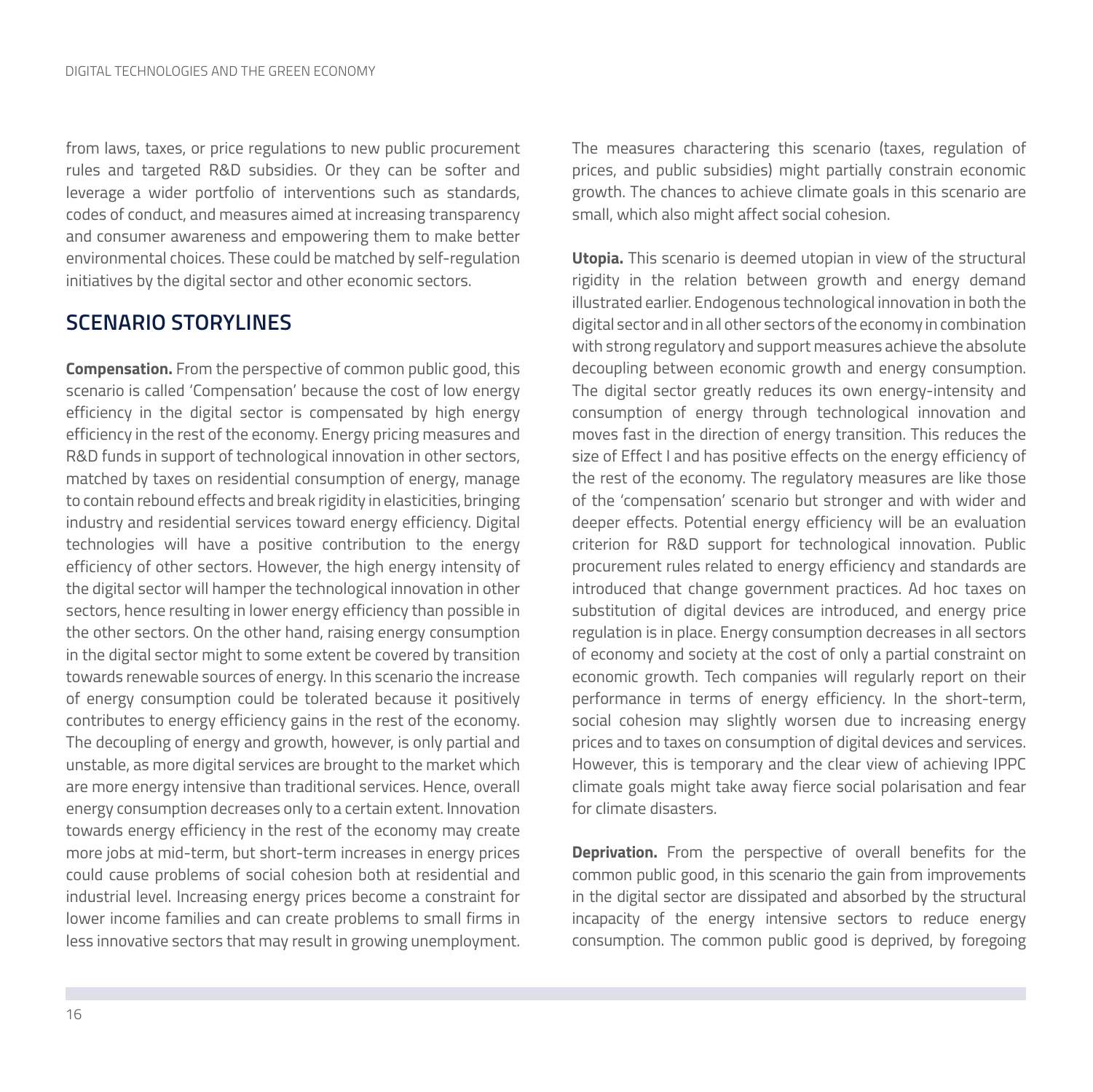a potential benefit from the energy efficiency of the digital sector, thus bearing an increasing cost. Some measures and endogenous technological development bring the digital sector on the path of reducing its energy intensity and of increasing its potential contribution to the energy efficiency of other sectors. In the absence of hard interventions, self-regulation initiatives and increased consumer awareness may bring about behavioural change at least for the consumption of digital products. These measures, however, are insufficient to contain rebound effects and to break the rigidity of elasticities in the economy, especially in the more energy intensive industrial sectors. There is basically no decoupling effect because the gain in the digital sector and through more efficient products is too small to compensate the low energy efficiency in industry. Energy consumption goes up and energy transition slows down, since these two positive effects occur only in the digital sector, and green innovation slows down too. The effect of pricing and markets may keep social cohesion stable in the short term but may worsen if and when the effects of pollution and climate change start to be felt by the population. In this scenario there are no constraining effects on economic growth.

**Dystopia.** This is clearly a dystopic scenario with negative decoupling in the sense that economic growth is greater and faster than any advancement in reducing the energy intensity of both digital technologies and other economic sectors. In absence of a coherent set of measures, economic growth is left unfettered and becomes entropic. The economy grows but at the cost of the dissipation of energy and natural resources. Energy consumption increases and there is basically no green transition and no green innovation. The relation of this scenario with social cohesion is more ambivalent than what we have seen for Deprivation. In the short-term, economic growth, stable or decreasing energy prices, and no consumption taxes may even improve social cohesion. But in the medium- and long-term it might radically worsen as a result of increased pollution, the consequences of climate change and shortages of material resources.

Several existing initiatives and regulations fit well in scenarios aiming at improving overall energy efficiency. These include the Circular Economy Action Plan CEAP (European Commission, 2020b) reinforced in Council Draft Conclusions on Making the Recovery Circular and Green (Council of the European Union, 2020); the Framework for eco-design requirements of energyrelated products (European Parliament and Council, 2009); and the WEEE directive on waste of electrical and electronic equipment (European Parliament and Council, 2012). Other initiatives focus on rebound and behavioural effects, aiming at empowering consumers and making them aware that their behaviour can have an impact on achieving green growth, through traceability, transparency and visibility of value chains and production processes (Potočnik, 2019, p. 25). We can also note two ancillary initiatives: the Communications on Strengthening the role of consumers in the green transition (European Commission, 2020b) and on Strengthening consumer resilience for sustainable recovery (European Commission, 2020c). A key new initiative is the Sustainable Product Initiative (SPI) that envisages a Digital Product Passport (DPP) exactly for the purpose of traceability and transparency. It is, however, important to stress that measures should be differentiated by industrial sectors, also to minimise imbalances at global level and possibly flight of energy producing and energy intensive businesses to less regulated countries.

Furthermore, it must be noted that most business leaders of technology companies are fully aware of the importance of Environmental Social Governance (ESG), which is by now a new important evaluation metric applied to their companies and are willing to contribute to creating a Digital Technologies-empowered ESG. A recent survey by KMPG shows that 74% of technology company CEOs consider it their responsibility to adopt ESG (KPMG, 2020). There are also indications that businesses are not afraid of more regulation aimed at increasing sustainability if this would also increase predictability.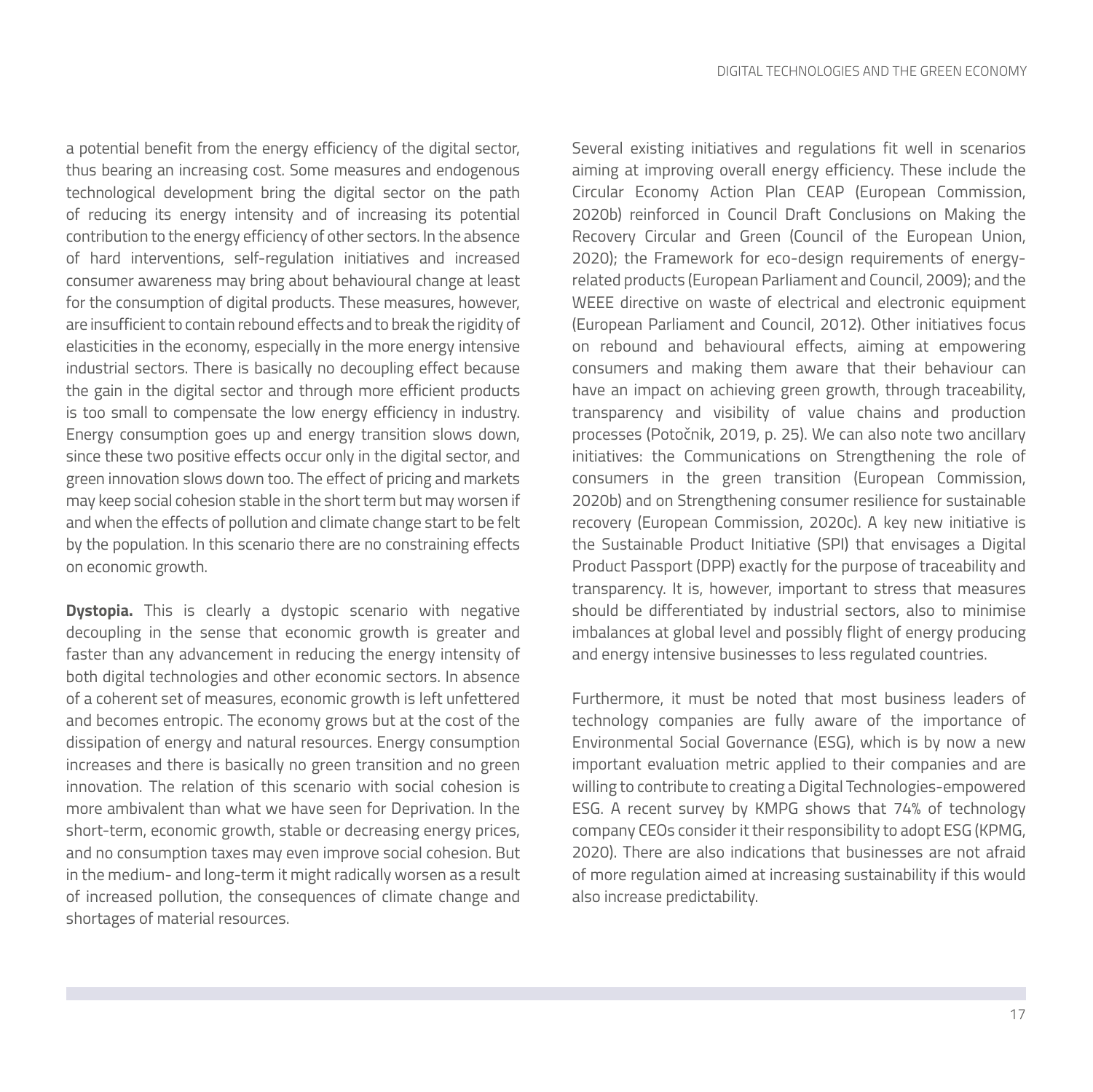### **SCENARIOS ASSESSMENT**  AND CONCLUSIONS

As a well-established practice in the EIT Digital 'Makers and Shapers' report series, we conclude with an assessment of the scenarios using a radar diagram. The dimensions used in the assessment were already mentioned in the storylines and the table below illustrates the meaning of the scores used in the diagram.

|                          | <b>Dimensions</b> |               |               |               |              |  |
|--------------------------|-------------------|---------------|---------------|---------------|--------------|--|
| <b>Score</b>             | <b>Growth</b>     | <b>Energy</b> | <b>Social</b> | <b>Energy</b> | <b>Green</b> |  |
|                          |                   | consumption   | cohesion      | transition    | innovation   |  |
| 1                        | recession         | sharp         | high          | stopped       | stopped      |  |
|                          |                   | increase      | worsening     |               |              |  |
| $\overline{\phantom{0}}$ | decrease          | increase      | worsening     | decrease      | decrease     |  |
| $\overline{3}$           | slight            | slight        | slightly      | slight        | slight       |  |
|                          | decrease          | increase      | worsening     | decrease      | decrease     |  |
| 4                        | stable            | stable        | stable        | stable        | stable       |  |
| 5                        | slight            | slight        | slight        | slight        | slight       |  |
|                          | increase          | decrease      | improvement   | increase      | increase     |  |
| 6                        | increase          | decrease      | improvement   | increase      | Increase     |  |
| $\overline{7}$           | high              | sharp         | high          | fast          | high         |  |
|                          | increase          | decrease      | improvement   | transition    | increase     |  |

**Table 2** Radar diagram dimensions and scoring

For ease of reference the table above reports the actual score per dimension per scenario. The storylines are already quite clear on the various dimensions and the scoring self-explanatory, hence, below we only add a few illustrative comments.

In the Compensation scenario, economic growth is partly constrained due to increasing energy intensity of digital technologies with effect on other sectors, energy consumption is stable, but energy transition hampered. Green innovation increases in most sectors, but not in digital technologies which will influence the total. Social cohesion may slightly worsen. The digital exception could develop out of control, slowing down overall green innovation more.

In the Utopia scenario, economic growth may be further constrained but stimulated through focused measures for innovation, high energy efficiency and effective energy transition. The issue of energy prices and their short-term effect on social cohesion may be more problematic but is compensated by more confidence in attacking climate change, hence avoiding climate disasters and proving a safer life. This scenario maximises green innovation.

In the Deprivation scenario, there is only mild impact on economic growth, and social cohesion in the short term is stable but less in the longer term due to climate change. On the other hand, because of limited interventions, the positive impacts on energy consumption and transition, as well as green innovation are very limited because the rigidities of other sectors of economy offset the positive contribution of the digital sector.

The Dystopia scenario is self-explanatory, unfettered growth generates dissipation and entropy, with neither green innovation nor energy transition. Social cohesion in the short-term increases, but this may be radically reversed when the effects of increased pollution and climate change sets in.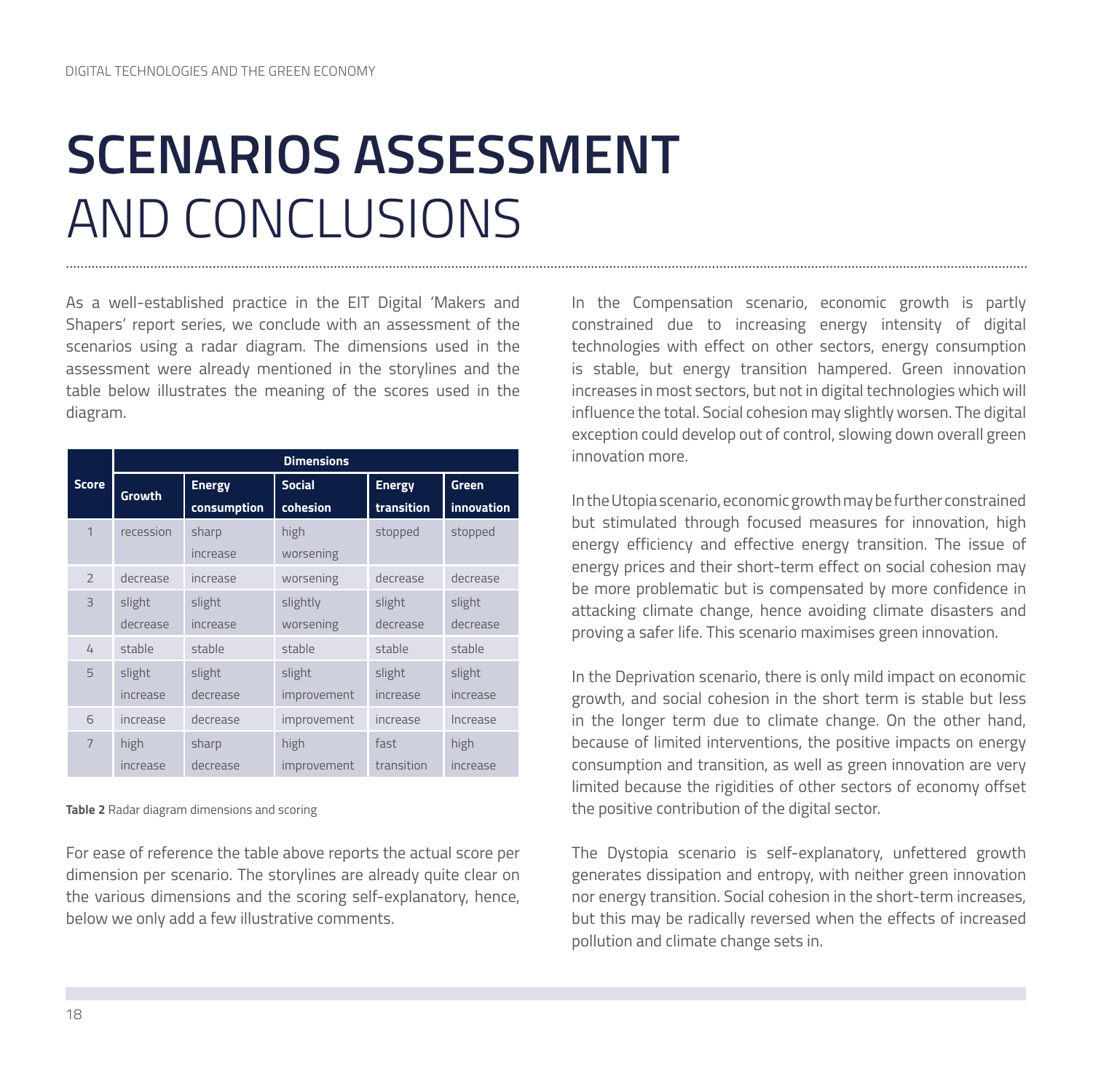

**Figure 3** Radar diagram assessment: objective dimensions. Source: Own elaboration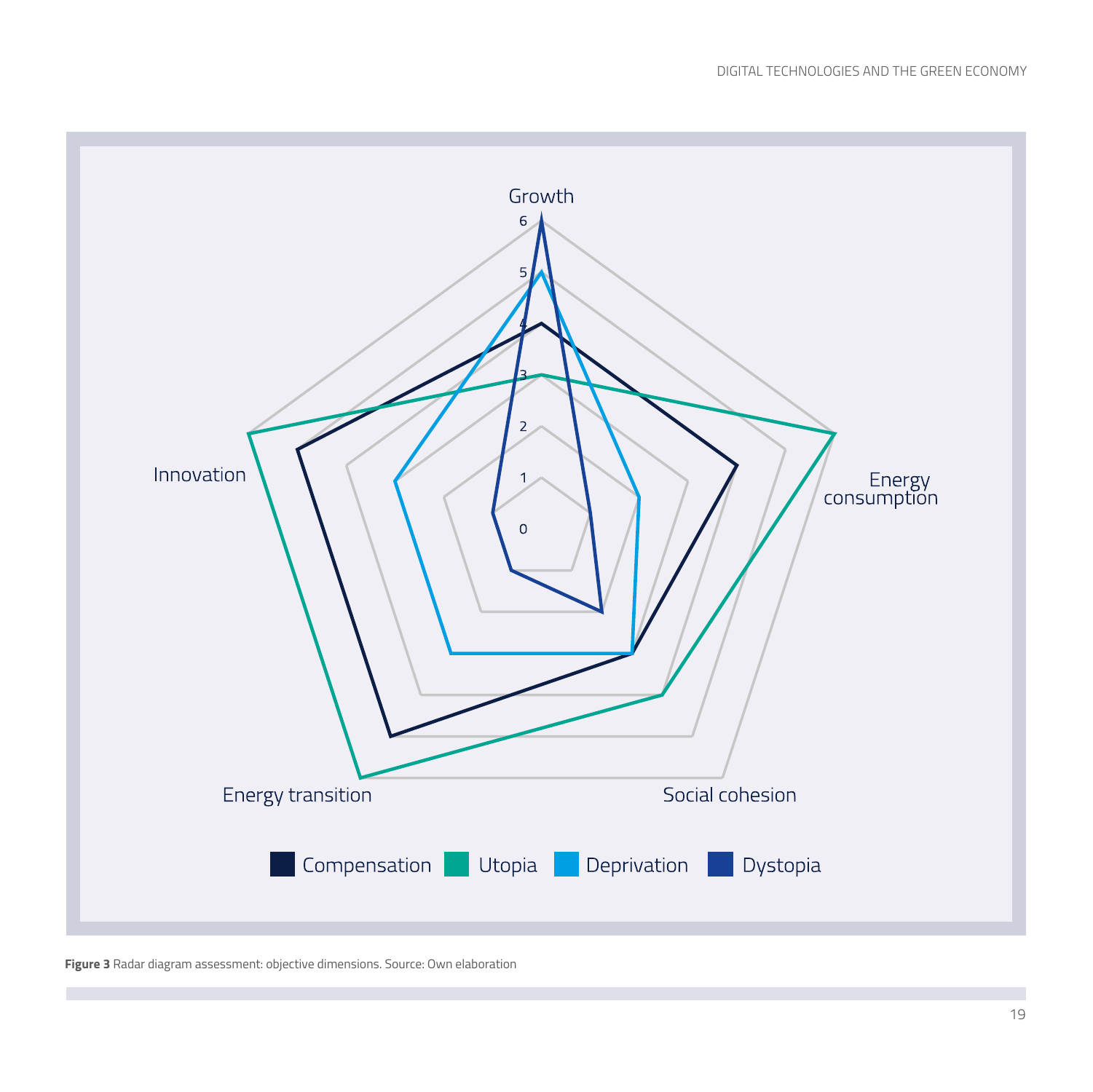## **CONCLUSIONS**

- 1. The lack of an agreed framework for measuring and modelling digital impact on energy consumption in various sectors leads to many opposing views. To have a fact-based discussion, an agreed framework should be put in place based on international standards to model and quantify the impact of digital technology on energy consumption in various economy sectors.
- 2. Although a reduction of energy consumption of digital technologies is relevant and should be pursued, the energy consumption of digital tech counts for less than 10% of the total energy consumption.
- 3. The impact of the application of digital technology on energy consumption varies strongly across economic sectors. Therefore, the focus should be on those sectors where the potential gain is high. For example, the COVID pandemic showed that moving physical meetings online leads to significantly less travel resulting in substantially reduced energy consumption.
- 4. When applying digital technology in specific sectors, attention must be paid to possible rebound effects, whereby energy savings achieved in one domain are offset by increased use of energy in another domain. These are linked to both behavioural (i.e., consumers' substitution waves) and structural factors (i.e., energy output elasticity of certain sectors) that can be contained only through strong interventions such as taxation and incentives.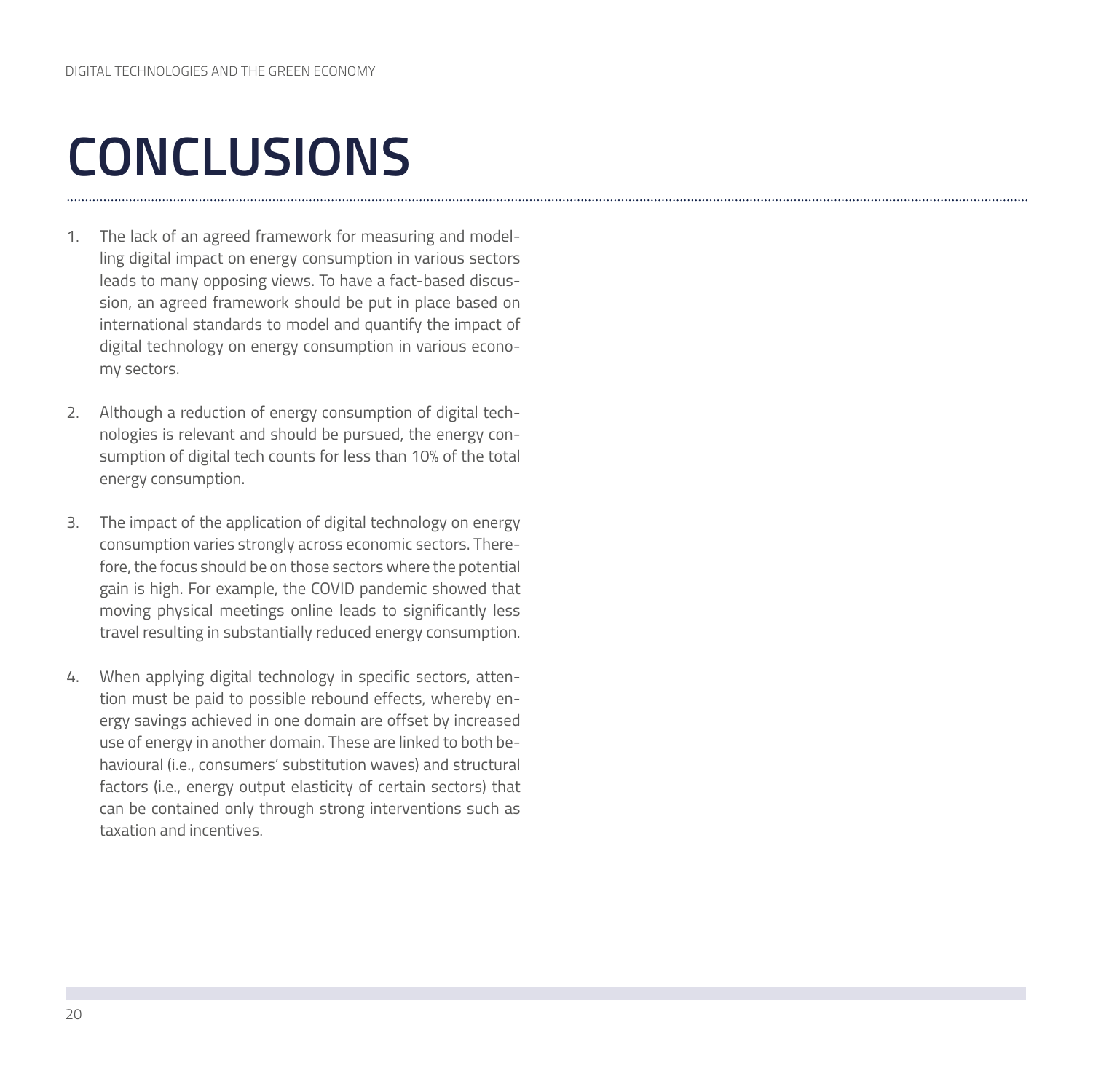## **ACKNOWLEDGEMENTS**

This report on Digital Technologies and the Green Economy is part of the EIT Digital Makers & Shapers report series. These reports address specific aspects of digital technologies and developments. They follow a scenario-based approach, grounded on the developments and state of the art in the specific field, and analyse the impact of the different scenarios on specific predefined indicators. The report on Digital Technologies and the Green Economy assesses in particular the role that Digital Technologies can play in achieving climate goals.

Digital Enlightenment Forum was contracted to support the study and write this report under the guidance and supervision of EIT Digital. We acknowledge the contribution of the Digital Enlightenment Forum by providing breadth and depth to the study via interdisciplinary stakeholder discussions, as well as extensive literature analysis and survey. Special thanks go to Jacques Bus, George Metakides and Cristiano Codagnone.

*Brussels, February 2022*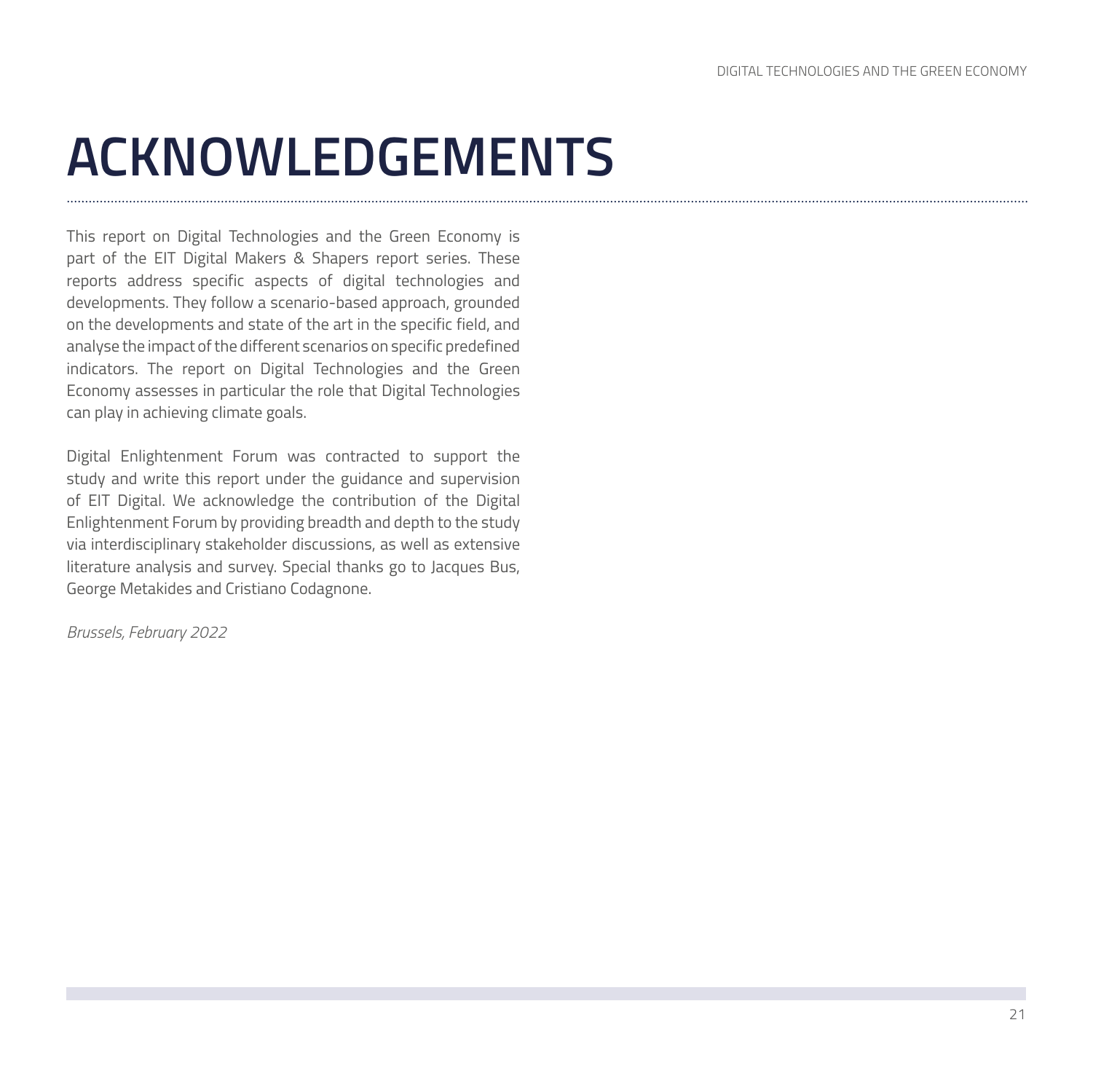### **REFERENCES**

Andrae, A. S. (2019). Projecting the chiaroscuro of the electricity use of communication and computing from 2018 to 2030. Preprint, 1-23.

Andrae, A. S., & Edler, T. (2015). On global electricity usage of communication technology: trends to 2030. Challenges, 6(1), 117-157.

Ayres, R.U., Warr, B., (2009). The economic growth engine: how energy and work drive material prosperity. Cheltenham: Edward Elgar.

Aslan, J., Mayers, K., Koomey, J. G., France, C. (2018). Electricity intensity of Internet data transmission: Untangling the estimates. Journal of Industrial Ecology, 22(4), 785-798.

Berkhout, F., Hertin, J., (2001). Impacts of Information and Communication Technologies on Environmental Sustainability: speculations and evidence. report to the OECD. Falmer: SPRU.

Bieser, J. C., & Hilty, L. M. (2018). Assessing indirect environmental effects of information and communication technology (DIGITAL TECHNOLOGIES): A systematic literature review. Sustainability, 10(8), 2662.

Buchanan, K., Russo, R., Anderson, B. (2015). The question of energy reduction: The problem(s) with feedback. Energy Policy, 77, 89–96.

Caviglia-Harris, J., Chambers, D., Kahn, J. (2009). Taking the 'U' out of Kuznets. Ecological Economics, 68, 1149–1159.

CISCO. (2019). Cisco Visual Networking Index: Global Mobile Data Traffic Forecast Update, 2017–2022.

Corcoran, P., & Andrae, A. (2013). Emerging trends in electricity consumption for consumer DIGITAL TECHNOLOGIES. Galway: National University of Ireland.

Coroama, V. C., Hilty, L. M., Birtel, M. (2012). Effects of Internet-based multiple-site conferences on greenhouse gas emissions. Telematics and Informatics, 29(4), 362- 374.

Coroama, V. C., Hilty, L. M., Heiri, E., Horn, F. M. (2013). The direct energy demand of internet data flows. Journal of Industrial Ecology, 17(5), 680-688.

Coroama, V.C., Hilty, L.M., (2014). Assessing Internet energy intensity: A review of methods and results. Environmental Impact Assessment Review, 45, 63–68.

Council of the European Union. (2020). Draft Council Conclusions on Making the Recovery Circular and Green. Brussels: Council of the European Union.

Davis, J., Edgar, T., Graybill, R., Korambath, P., Schott, B., Swink, D., Wetzel, J. (2015). Smart manufacturing. Annual review of chemical and biomolecular engineering,6, 141-160.

Digital Europe. (2021). Digital Action, Climate Action. 8 Ideas to Accelerate the Twin Transition. Brussels: Digital Europe ( https://www.digitaleurope.org/wp/wp-content/ uploads/2021/10/DIGITALEUROPE\_Digital-action-Climate-action.pdf , accessed 13/11/2021).

European Commission. (2020a). Shaping Europe's digital future. COM(2020) 67 final, Brussels.

European Commission. (2020b). Consumer policy – strengthening the role of consumers in the green transition. Inception Impact Assessment (Ares(2020)3256804), retrieved from: https://ec.europa.eu/info/law/betterregulation/have-your-say/initiatives/12467-Consumer-policy-strengthening-therole-of-consumers-in-the-green-transition\_en ( 16 August 2021).

European Commission. (2020cb). A new Circular Economy Action Plan For a cleaner and more competitive Europe. COM(2020) 98 final, Brussels.

European Commission. (2020d). Strengthening consumer resilience for sustainable recovery. COM(2020) 696 final, Brussels.

European Commission. (2020e). Sustainable Product Initiative. Inception impact assessment (Ares(2020)4754440)

European Parliament and Council. (2006). Concerning the Registration, Evaluation, Authorisation and RestrDigital Technologiesion of Chemicals (REACH). Regulation (EU) 1907/2006.

European Parliament and Council. (2009). Establishing a framework for the setting of ecodesign requirements for energy-related products. Directive 2009/125/EC.

European Parliament and Council. (2012). On waste electrical and electronic equipment (WEEE). Directive 2012/19/EU.

European Parliament and Council. (2017a). Amending Directive 2011/65/EU on the restrDigital Technologiesion of the use of certain hazardous substances in electrical and electronic equipment. Directive 2017/2102/EU.

European Parliament and Council. (2017b). Setting a framework for energy labelling and repealing Directive 2010/30/EU. Regulation (EU) 2017/1369.

European Parliament and Council. (2018). Amending Directive 94/62/EC on packaging and packaging waste. Directive 2018/852/EU.

Eurostat. (2021). DIGITAL TECHNOLOGIES sector - value added, employment and R&D - Statistics Explained (https://ec.europa.eu/eurostat/statistics-explained/ index.php?title=DIGITAL TECHNOLOGIES\_sector\_-\_value\_added,\_employment\_ and  $\overline{R}\times\overline{2}6D$ , accessed 22/10/2021).

Eurostat. (2021). National accounts and GDP: Gross value added in the EU by economic activity - Statistics Explained ( https://ec.europa.eu/eurostat/statisticsexplained/index.php?title=National\_accounts\_and\_GDP, accessed 22/10/2021).

GeSI & Accenture, (2015). Smarter 2030. DIGITAL TECHNOLOGIES Solutions for 21st Century Challenges. Brussels.

GeSI &Deloitte, (2019). Digital with Purpose: Delivering a SMARTer2030. Brussels.

Gossart, C. (2015). Rebound effects and DIGITAL TECHNOLOGIES: a review of the literature. DIGITAL TECHNOLOGIES innovations for sustainability, 435-448.

Hilty, L. M., Arnfalk, P., Erdmann, L., Goodman, J., Lehmann, M., Wäger, P. A. (2006). The relevance of information and communication technologies for environmental sustainability–a prospective simulation study. Environmental Modelling & Software, 21(11), 1618-1629.

Hilty, L. M., Coroama, V., De Eicker, M. O., Ruddy, T., Müller, E. (2009). The role of DIGITAL TECHNOLOGIES in energy consumption and energy efficiency. Report to the European Commission, DG INFSO, Project DIGITAL TECHNOLOGIES ENSURE.

Horner, N. C., Shehabi, A., Azevedo, I. L. (2016). Known unknowns: Indirect energy effects of information and communication technology. Environmental Research Letters, 11(10), 103001.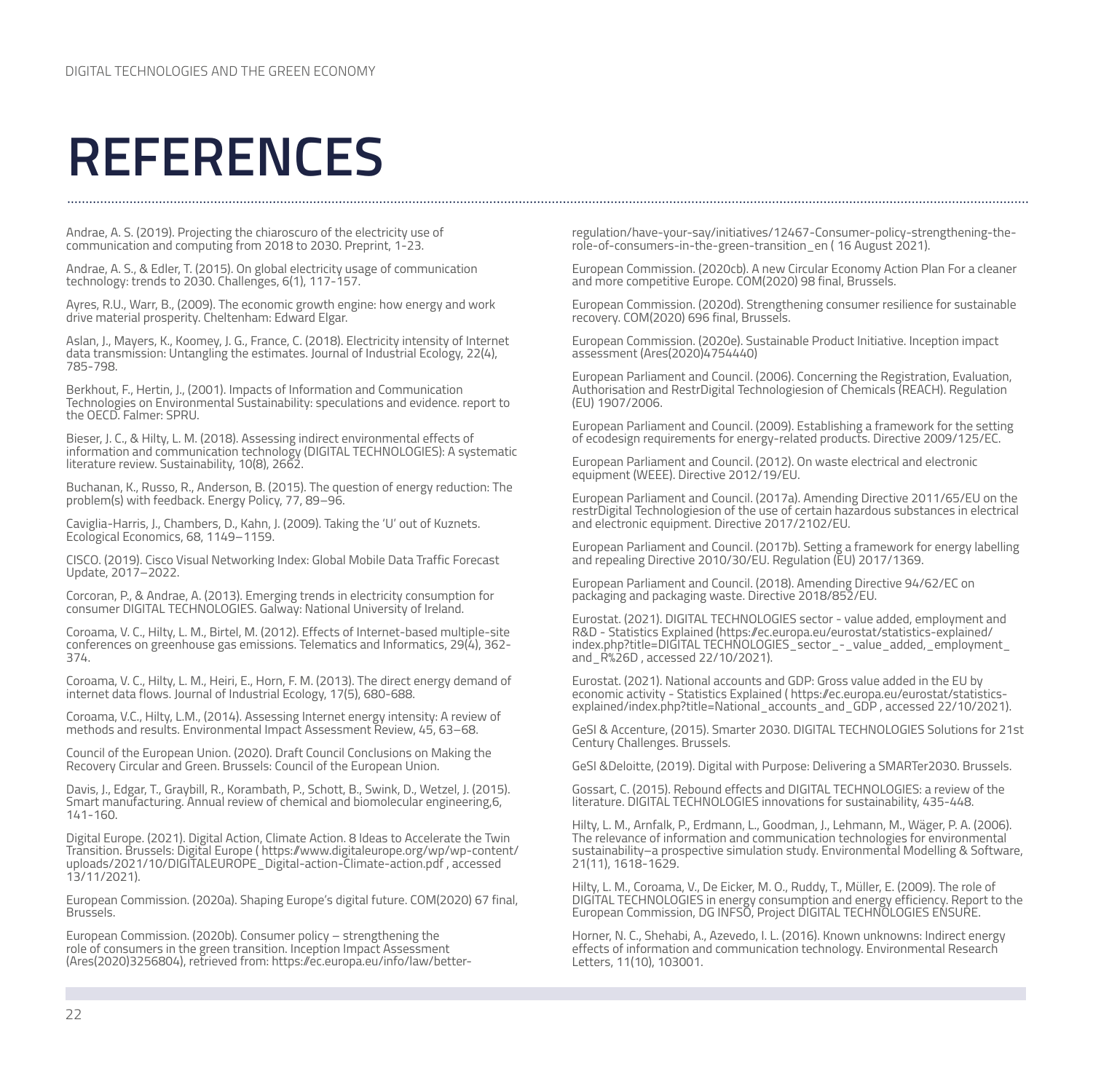IPCC. (2018). Global warming of 1.5 C. Geneva: IPCC (https://www.ipcc.ch/site/ assets/uploads/sites/2/2019/06/SR15\_Full\_Report\_High\_Res.pdf, accessed 22/10/2021).

Jenkins, J., Nordhaus, T., Shellenberger, M., (2011). Energy emergence: rebound and backfire as emergent phenomena. Oakland: Breakthrough Institute.

Jensen, T., Holtz, G., Baedeker, C., Chappin, É.J. (2016). Energy-efficiency impacts of an air-quality feedback device in residential buildings: An agent-based modeling assessment. Energy and Buildings, 116, 151–163.

Koomey, J., Berard, S., Sanchez, M., Wong, H., (2011). Implications of historical trends in the electrical efficiency of computing. IEEE Annals of the History of Computing, 33, pp. 46–54

Koomey, J. G., Scott Matthews, H., Williams, E. (2013). Smart everything: Will intelligent systems reduce resource use? Annual Review of Environment and Resources,38, 311-343.

Koot, M., & Wijnhoven, F. (2021). Usage impact on data center electricity needs: A system dynamic forecasting model. Applied Energy, 291, 116798.

KPMG. (2020). The ESG Imperative for Technology Companies (https://assets.kpmg/ content/dam/kpmg/us/pdf/2020/04/esg-imperative-for-tech-companies.pdf, accessed 24/10/2020)

Lange, S., Pohl, J., Santarius, T. (2020). Digitalization and energy consumption. Does DIGITAL TECHNOLOGIES reduce energy demand? Ecological Economics, 176, 106760.

Lange, S., Pütz, P., Kopp, T. (2018). Do Mature Economies Grow Exponentially? Ecological Economics, 147, 123–133.

Lange, S., Santarius, T. (2020). Smart Green World? Making Digitalization Work for Sustainability. Abington: Routledge.

Malmodin, J. & Coroama, V. (2016). Assessing DIGITAL TECHNOLOGIES's enabling effect through case study extrapolation — The example of smart metering. Presented at the 2016 Electronics Goes Green 2016+ (EGG). IEEE, Berlin, pp. 1–9.

Malmodin, J., & Lundén, D. (2018). The energy and carbon footprint of the global DIGITAL TECHNOLOGIES and E&M sectors 2010–2015. Sustainability, 10(9), 3027.

Masanet, E., Shehabi, A., Lei, N., Smith, S., Koomey, J., (2020). Recalibrating global data center energy-use estimates. Science, 367, 984–986.

Meyers, R. J., Williams, E. D., Matthews, H. S. (2010). Scoping the potential of monitoring and control technologies to reduce energy use in homes. Energy and buildings, 42(5), 563-569.

Mickoleit, A., 2010. Greener and Smarter: DIGITAL TECHNOLOGIESs, the Environment and Climate Change (OECD Green Growth Papers No. 2010/01). Paris: OECD publishing.

Mora, C., Rollins, R. L., Taladay, K., Kantar, M. B., Chock, M. K., Shimada, M., Franklin, E. C. (2018). Bitcoin emissions alone could push global warming above 2 C. Nature Climate Change, 8(11), 931-933.

Mulder, P., de Groot, H.L.F., Pfeiffer, B. (2014). Dynamics and determinants of energy intensity in the service sector: A cross-country analysis, 1980–2005. Ecological Economics, 100, 1–15.

Nadel, S., (2012). The Rebound Effect: Large or Small? American Council for an Energy- Efficient Economy.

Nilsson, A., Wester, M., Lazarevic, D., Brandt, N., (2018). Smart homes, home energy management systems and real-time feedback: Lessons for influencing household energy consumption from a Swedish field study. Energy and Buildings, 179, 15–25.

OECD. (2015). Digital Economy Outlook 2015. Paris: OECD publishing.

OECD. (2017). OECD Digital Economy Outlook 2017. Paris: OECD Publishing.

OECD. (2019). Measuring the Digital Transformation - A Roadmap for the Future. Paris: OECD Publishing.

Potočnik, J. (2019). Digital 4 Planet. When Digital Meets Circular. Digital Assembly 2019, Bucharest 13-14 June.

Salahuddin, M., & Alam, K. (2015). Internet usage, electricity consumption and economic growth in Australia: A time series evidence. Telematics and Informatics, 32(4), 862-878.

Salahuddin, M., & Alam, K. (2016). Information and Communication Technology, electricity consumption and economic growth in OECD countries: A panel data analysis. International Journal of Electrical Power & Energy Systems, 76, 185-193.

Santarius, T., (2014). Der Rebound-Effekt: ein blinder Fleck der sozial-ökologischen Gesellschaftstransformation. GAIA - Ecological Perspectives for Science and Society, 23, 109–117.

Santarius, T., Walnum, H.J., Aall, C. (Eds.), 2016. Rethinking Climate and Energy Policies: New Perspectives on the Rebound Phenomenon. Cham: Springer International Publishing.

Sedlmeir, J., Buhl, H., Fridgen, G. et al. (2020). The Energy Consumption of Blockchain Technology: Beyond Myth. Bus Inf Syst Eng, 62, 599–608.

Schulte, P., Welsch, H., Rexhäuser, S. (2016). DIGITAL TECHNOLOGIES and the Demand for Energy: Evidence from OECD Countries. Environmental and resource economics, 63(1), 119-146.

Schwartz, R., Dodge, J., Smith, N. A., & Etzioni, O. (2020). Green AI. Communications of the ACM, 63(12), 54-63.

Shehabi, A., Walker, B., Masanet, E., (2014). The energy and greenhouse-gas implications of internet video streaming in the United States. Environ. Res. Lett. 9, 054007.

Shift Project (2019). Lean DIGITAL TECHNOLOGIES: Towards digital sobriety. Paris.

Stern, D. (2004). The rise and fall of the Environmental Kuznets Curve. World Development, 32, 1419–1439.

Strubell, E., Ganesh, A. and McCallum, A. (2019). Energy and policy considerations for deep learning in NLP. In Proceedings of ACL, 2019.

Sui, D. Z., & Rejeski, D. W. (2002). Environmental impacts of the emerging digital economy: the e-for-environment e-commerce? Environmental Management, 29(2), 155-163.

Van Heddeghem, W., Lambert, S., Lannoo, B., Colle, D., Pickavet, M., Demeester, P. (2014). Trends in worldwide DIGITAL TECHNOLOGIES electricity consumption from 2007 to 2012. Computer Communication, 50, 64–76.

World Bank. (2020). World Development Indicators: Structure of output (http://wdi. worldbank.org/table/4.2#, accessed 22/10/2021).

Yandle, B., Vijayaraghavan, M., Bhattarai, M., 2002. The Environmental Kuznets Curve: A primer. The Property and Environment Research Center Study, 2, 1–24.